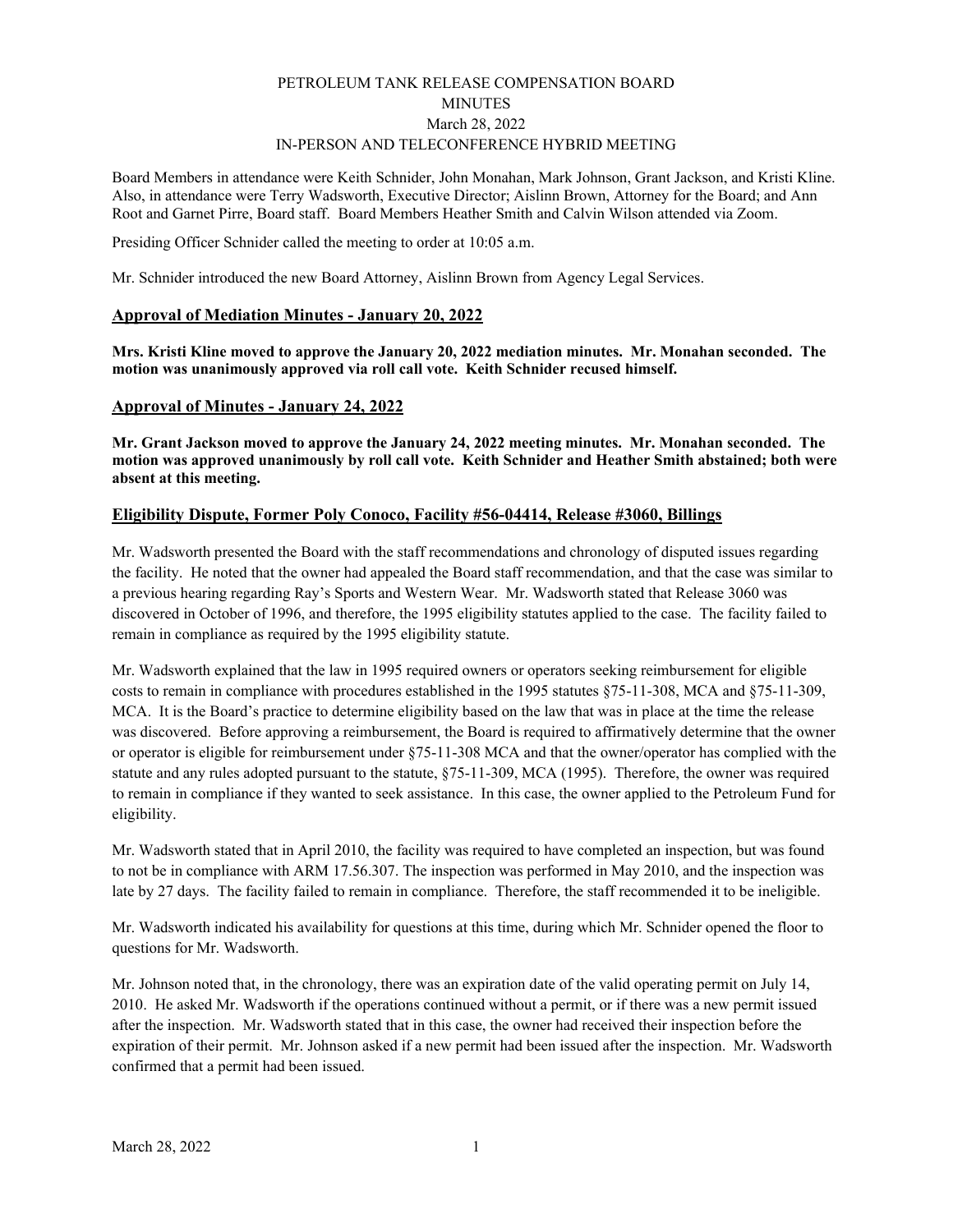Mr. Monahan asked if the owner was still in compliance between July 14, 2010 and August 12, 2021. Mr. Wadsworth confirmed that he believed that the owner was in compliance in that period.

Mr. Monahan asked if there were any other violations on the inspection in 2010. Mr. Wadsworth answered that he did not believe so.

Mr. Johnson stated that the case was in a gray area, noting that if the noncompliance began in 2010, it would be consistent with the rules in place at that time. Mr. Wadsworth clarified that the statutes in 1995 required the owners to be in compliance at the time the release was discovered and remain in compliance until after the release was discovered and for the period of time the owners were seeking reimbursement. In the event they had applied for eligibility in 1996, or after the release was discovered in December 1996, they would have been granted eligibility and would have been receiving reimbursement up until 2010. Had the release been cleaned up before 2010, then the noncompliance would not have impacted the release because the noncompliance would have occurred after the release was closed.

Mr. Wadsworth explained that, because of the way the law is applied, the eligibility is determined based on the eligibility statutes at the time the release was discovered. The reimbursement would then be based on what the compliance status was going forward and has to do with how the Board has chosen to implement the laws based on recommendations from the Board's legal counsel.

Mr. Johnson stated that, at the time of noncompliance, the new rules were in place, so the owners were technically in compliance with the rules at the time of the release. Mr. Wadsworth added that there was a change implemented around 2005 to 2007 that altered the statutes, and that anyone that had a release prior to 2007 fell underneath the "old regime" of compliance. He explained that it was the reimbursement statute, §75-11-309, MCA, that now requires that if a facility falls out of compliance, one needs to assess the number of days of noncompliance. He continued to explain why the Board staff would be trying to apply the unchanged 1995 eligibility statutes to the case, with the law at that time stipulating that a facility would have to remain in compliance to be eligible. The reimbursement statute ruled that if a facility fell out of compliance, the owner would get a reimbursement adjustment. In this matter, the Board would have to walk between two statutory references. Mr. Wadsworth asked if his explanation was what Mr. Johnson was describing, which Mr. Johnson confirmed.

Mr. Schnider asked if there were any further questions for Mr. Wadsworth, there were none. Mr. Schnider proceeded to ask if there was a representative from the facility that wished to speak. Mr. Peterson was granted permission to speak.

Charlie Peterson, Senior Environmental Consultant at Pioneer Technical Services, stated that he was representing the Morledge-Hampton family, who recently purchased the facility as property. He stated that he had put together a timeline of pertinent information to bring before the Board.

Mr. Peterson read through a short letter summarizing the events. On December  $7<sup>th</sup>$  of 2021, Ross Eaton, PTRCB Fund Cost Specialist, informed the Poly Conoco property owners that Release 3060 would be recommended ineligible for reimbursement.

Mr. Peterson continued to read the letter. Poly Conoco is on Poly Drive in Billings, Montana, next to Rocky Mountain College at 17<sup>th</sup> Street and Poly Drive. It was originally a gas station constructed in 1968, and it contained two (2) 10,000-gallon tanks, one (1) 6,000-gallon tank, and one (1) 500-gallon waste oil tank, which was installed in 1979. Originally owned by Ralph Hanser, the facility was sold to Dennis Whitmore in 1993. In April 1994, there was a measurement conducted that encountered free product at an onsite well and a nearby downhill (downgradient) well. These wells were installed on the facility while another gas station across the street to the north was being investigated, uphill (upgradient) from the facility. Mr. Whitmore was asked to conduct a tightness test for the gas tanks at the Poly Conoco site, which the tanks passed. The Department of Environmental Quality (DEQ) issued a No Further (*UST assessment*) Actions letter to Mr. Whitmore.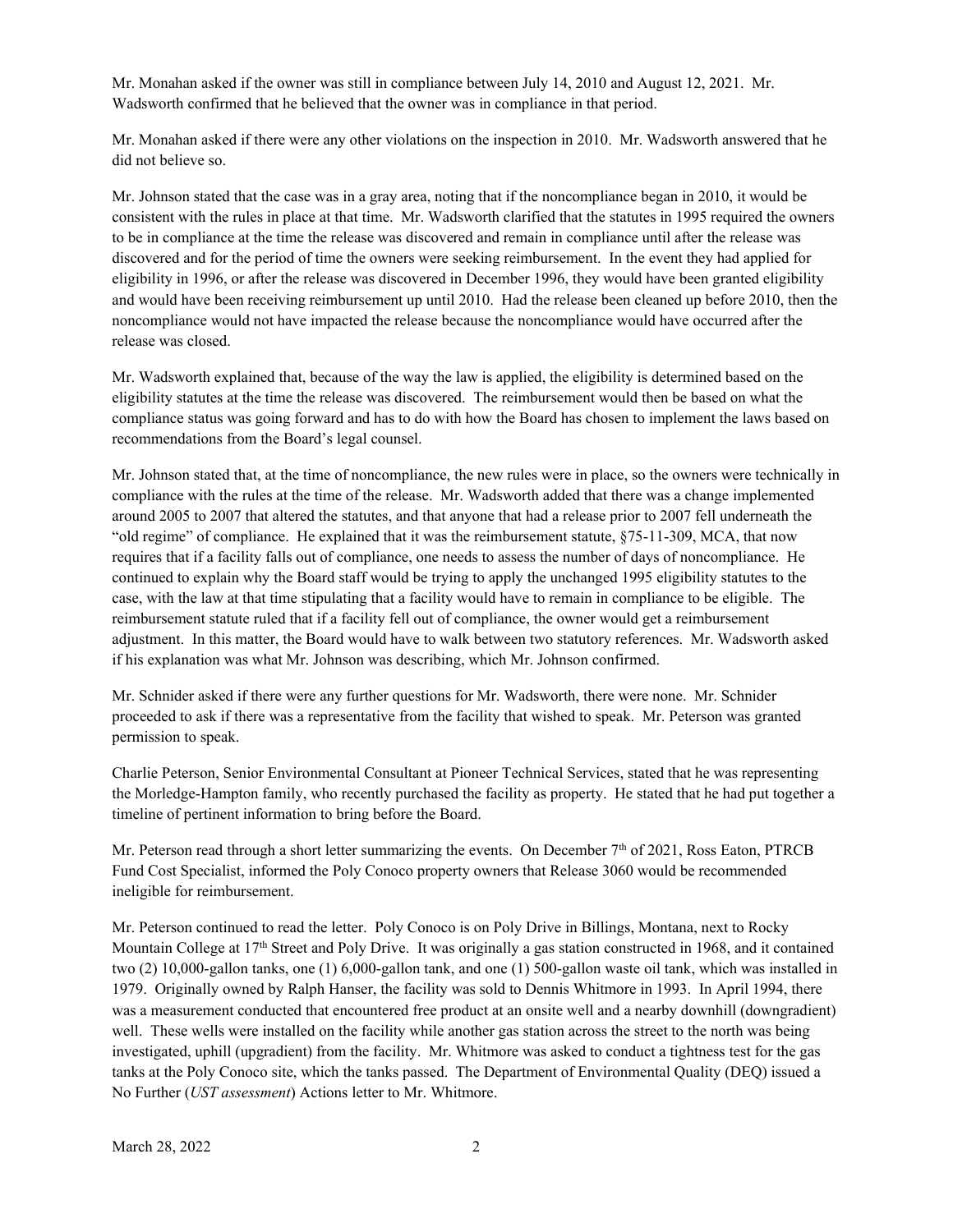Mr. Peterson stated that in October of 1996, a minor seep was found in one the eastern pump island's coupling joints while underground piping was being replaced. About two (2) cubic yards of soil were removed from below the coupling and the completed line replacement project. A soil sample was taken and found to be above risk-based screening levels (RBSL). Because of this, the DEQ assigned release number 3060 to the contamination at the site.

Mr. Peterson stated that he had reviewed the DEQ files, and that an important thing to note was that there was no remedial investigation work plan request from the DEQ for Release 3060 until recently, in 2021. The DEQ had issued a letter [dated March 21, 1997] to Mr. Whitmore regarding the release that stated "However, since this release occurred in the midst of an ongoing investigation, additional remedial actions specifically related to this release are not required at the time." He explained that this was likely why eligibility for Release 3060 wasn't pursued at the time, as the DEQ wasn't pursuing it nor requesting any additional work. Mr. Peterson suggested that this was why the release, and its eligibility went forgotten for so long.

Mr. Peterson explained that the Morledge-Hampton family purchased the property in 2021 and immediately permitted and removed the tanks present at the facility. He stated that the Morledge-Hamptons had the tanks removed because they were not interested in selling fuel or being in the retail fuel business. Additionally, all the closure samples that they took below the tanks and all the piping dispensers had come back below risk-based screening levels (RBSLs or action levels) in 2021.

Mr. Peterson stated that, as Mr. Wadsworth had mentioned, the reason the site had been deemed ineligible by the Petro Board staff was because of what Mr. Peterson deemed to be a minor compliance issue in 2010, which was 14 years after the release occurred, and because the facility owners were out of compliance for 27 days due to not completing a required inspection in the time required.

Mr. Peterson stated that noncompliance violation of 20 days was minor and had no bearing on a release that happened 14 years ago. He stated that it seemed reasonable that the Board vote for Release 3060 to be deemed eligible.

Mr. Johnson stated that he had a couple of questions, but that he first wanted to clarify that he did not have a conflict with this case. He asked if the Hanser's had any current financial interest in the property, to which Mr. Peterson confirmed that they did not. Mr. Johnson said that because of their lack of financial interest, he did not have a conflict of interest with this case.

Mr. Johnson asked if there were any deficiencies noted within the 27 days after the inspection. Mr. Peterson confirmed that there were no issues.

Mr. Monahan asked what the reason was for the 27-day delay and if there was any supporting documentation showing the reason for the delay. Mr. Peterson answered that he did not see any and attributed the delay to a mental error. He speculated that the owner had forgotten to do it.

Mr. Monahan asked if Mr. Peterson knew who or what company had done the inspection. Mr. Peterson answered that the owner had done the inspection himself, but then asked if that assessment was correct. Mr. Monahan stated that he was not sure but commented that it should have been done by a contractor and not by the owner. This question was answered later in the meeting.

Ms. Smith asked if it was known how much the work at the site would cost.

Mr. Schnider asked if Mr. Wadsworth had an answer to Ms. Smith's question. Mr. Wadsworth answered that he did not know how much investigation had been done on this release, and that he did not know if anyone knew the amount for the cleanup costs. He passed the question to Mr. Peterson.

Mr. Peterson did not have an answer and stated that he only knew that samples were taken from below the dispenser recently in 2021 and had come back clean. He said that the Morledge-Hamptons had looked at the notes from the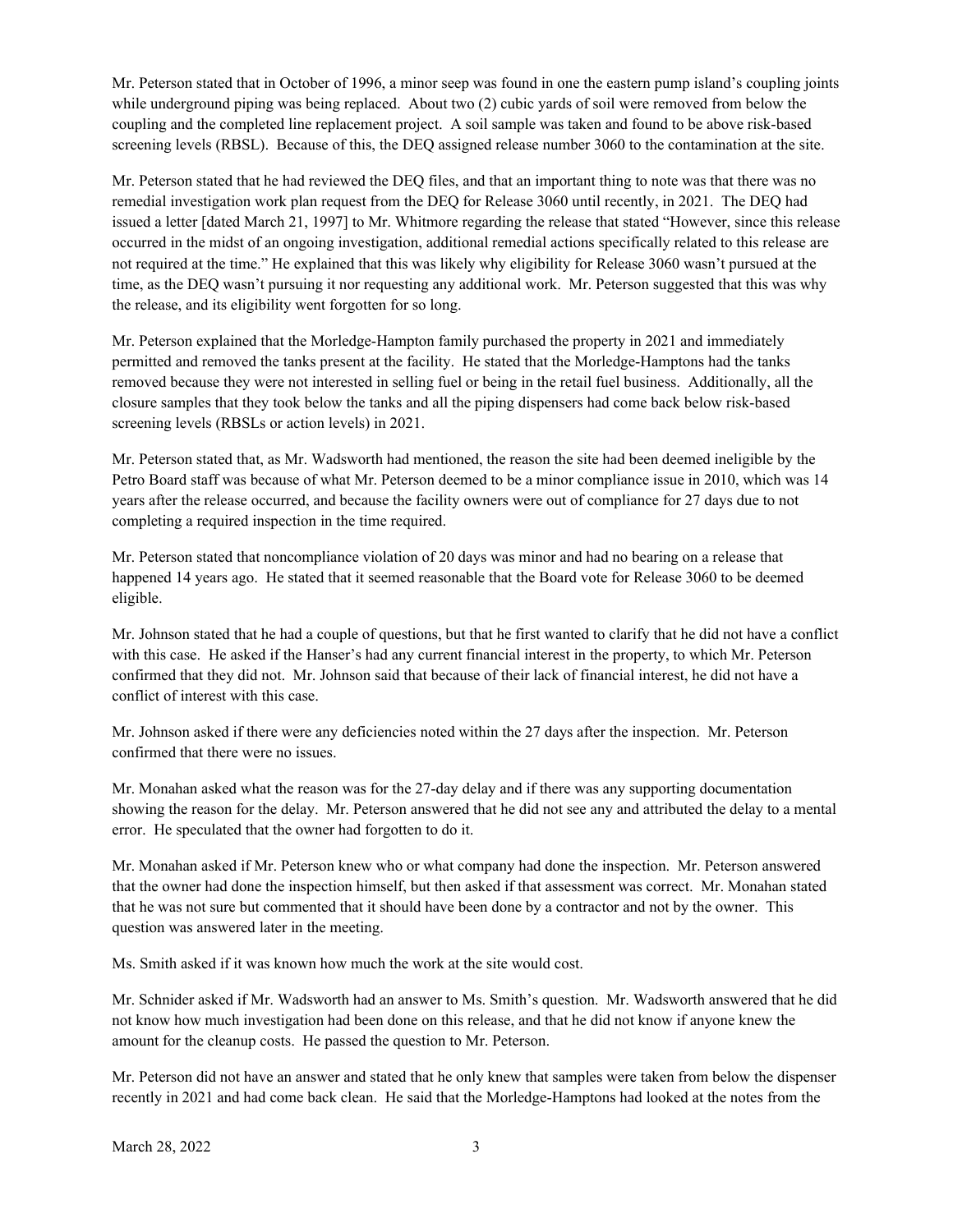remover-installer, and that they had thought that the soil had been cleaned up at two (2) feet below the coupling. Mr. Peterson concluded that it was a minor leak, not a major leak. He stated that, as far as he was aware, no money had been spent investigating the release to this date.

Mr. Schnider stated to Ms. Smith that he knew what Mr. Peterson said had not really been able to answer her questions because the dollar amounts were unavailable. Ms. Smith stated that she appreciated the answer, but that there would be a big difference depending on if the number was \$10,000 or \$1 Million. She explained that the dollar amount factored into the Board's decision, and that it was pertinent information to the discussion.

Mr. Johnson asked if there was an administrative order ever issued back in 2010 for the noncompliance that was noted. Mr. Peterson answered that there were none that he saw in the files. Mr. Johnson noted that his question might be a better one for DEQ to answer.

Diane Morledge-Hampton, Poly Conoco Owner, stated that while she did not have a question, she wanted to state that she was listening in and give her viewpoint on the situation. She stated that she and Mr. Morledge-Hampton purchased the Poly Conoco station because it was next to their house. She stated that they wanted to make an improvement to the neighborhood by converting the property to a coffee shop or similar establishment. She explained that, currently, Young Life was using the Former Poly Conoco property for their meetings, but that she felt that she and Mr. Morledge-Hampton could not move forward with their renovation plans until the Eligibility Dispute was resolved.

Ms. Morledge-Hampton noted that they had felt they purchased the Former Poly Conoco property in good faith from the then-present owner Larry Sperry, who told them everything was up to date with compliance. She was unsure if Mr. Sperry had forgotten about the late report in 1996.

Ms. Morledge-Hampton voiced her and Mr. Morledge-Hampton's desire to be able to move forward on their plans for the property and make an improvement for the community. She explained that there was a baseball field, college, and professional buildings near the property that she felt could benefit from planned renovations to the property, but that they currently could not do anything with the property until the eligibility dispute was resolved.

Scott Morledge-Hampton, Poly Conoco Owner, addressed the Board. He noted his concern about the delay in moving forward from the dispute, feeling that people may start dumping on the corner of the property. He mentioned that there had already been a small amount of it, although it was not a big problem yet. He explained that while Young Life's presence helped, he did not want the property to turn into a vacant hovel used as a dumping ground. He reiterated his and Ms. Morledge-Hampton's desire to move forward on developing the property, and that the eligibility dispute made it feel to him like they had been stalled.

Ms. Morledge-Hampton added that three of the building's glass panels had been already shot with BBs, and that they had no way to repair the panels save for replacing the glass.

Mr. Johnson asked if there was a representative from the Underground Storage Tank Program that could clarify a couple of questions.

Mr. Kris Karns from the DEQ Underground Storage Tank Section addressed the Board.

Mr. Johnson asked Mr. Karns about who would be the one to perform an inspection in this situation - a licensed contractor or an owner doing self-inspection. Mr. Karns answered that it appeared the inspector that did the testing or inspection from 2010 was from Marketing Specialties. He verified that the inspector's name was Larry Zieske.

Mr. Johnson asked Mr. Karns if he was aware of any administrative orders issued because of the compliance issue noted in 2010. Mr. Karns stated that there was no administrative order, and there were no violations. There was only recommendations and reminders.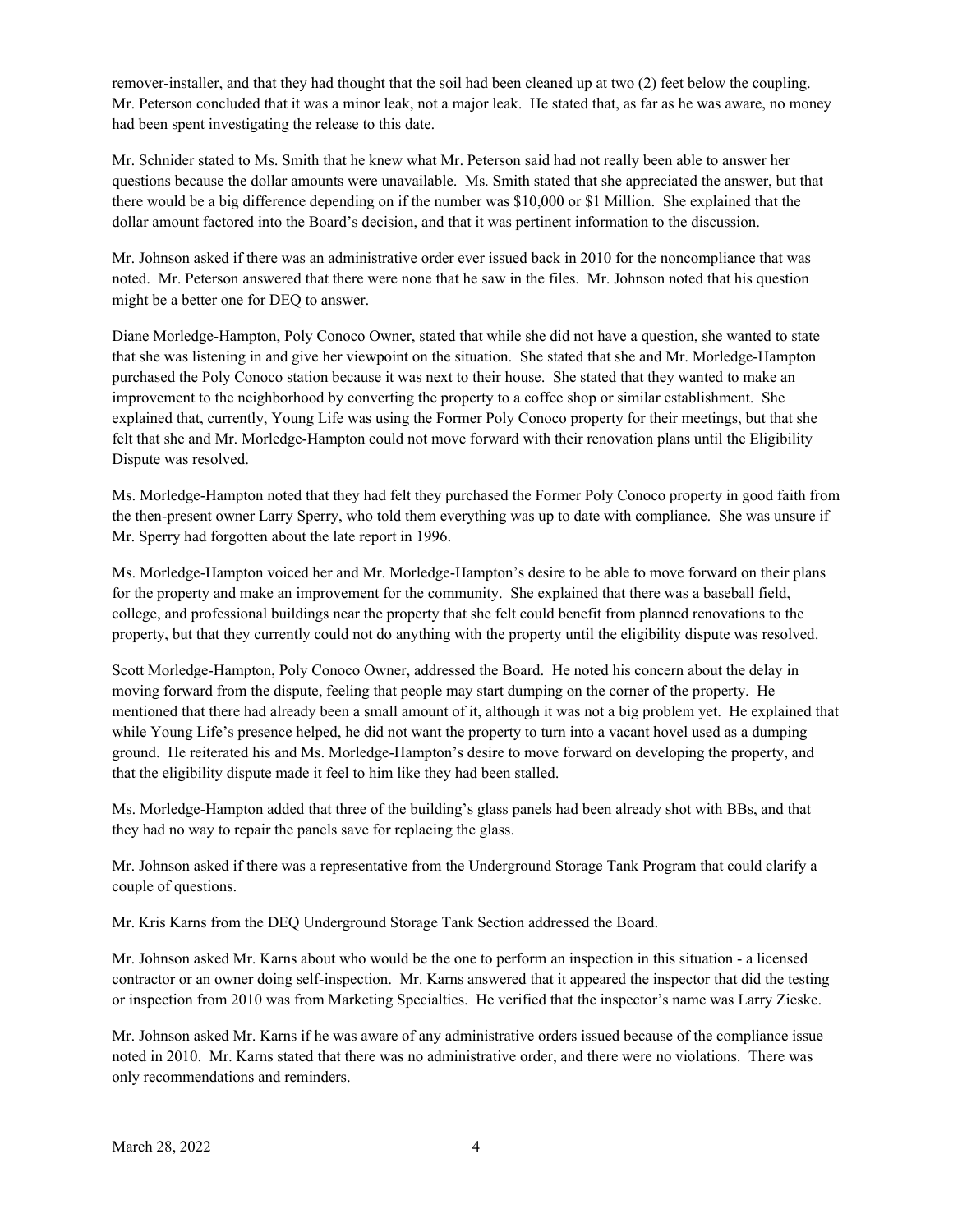Ms. Kline asked, when a release had been identified and given a number, if it was required that an owner clean it up from that point on. She then asked what language would be given to an owner at the time when they would have a release number given to them.

Marla Stremcha, Manager of the DEQ Petroleum Tank Cleanup Section, explained that when a release number is assigned, the owner or operator is the one that needs to clean up the release and remediate it. She additionally noted that the release stays with the property, not the property owner. If a property transaction occurred, the responsibility for cleaning up the release would go to the new owner. Ms. Stremcha described this as a "buyer-beware" situation.

Ms. Kline asked if there was a way for property buyers to research if there had ever been a release on the property. Ms. Stremcha answered that yes, buyers would usually perform a Phase I investigation on the property and follow a paper trail to see if a release was out there. She explained that her organization had an active release list on their web site of every release that had ever occurred on those facilities, with the list denoting if a case was open or resolved. She added that her organization would not typically know if a property transaction occurred and that they would usually be the last to find out. However, people would call for Phase I or Phase II property assessments.

Ms. Kline asked how long a release would stay open and when it would be closed. Ms. Stremcha answered that a release was closed when the DEQ-PTCS staff has the analytical data to confirm that the site had been cleaned up to meet their risk-based screening levels (RBSLs) for soil and groundwater, and that one would need to do a complete investigation of the area where the release occurred.

Ms. Stremcha used the present case as an example. In this case, there was a coupling underneath a dispenser island that had caused the release. She explained that it would have been difficult for the owner to get access to the couplings with drilling rigs and the like under the canopy. The gas lines were active, and the risk of doing soil borings in one of the areas was greater when they already had the information knowing that the risk was low and that they could wait. She also mentioned that there were a couple details that Mr. Peterson did not include in his summary. He said that the gas station was installed in 1968, and that there were several tank tests conducted in 1990, 1992, 1993, and 1994 while investigations were going on at two other properties. Ms. Stremcha added that she believed there was a property transaction going on at the same time. However, the tank system was 30 years old at that point and was removed in 1998. During that time, there were still no soil samples collected. Ms. Stremcha was unsure if the piping was taken out at the same time or not.

Ms. Stremcha explained that back in the mid-1990s, they were getting hundreds of releases every year that were evaluated on risk to move forward. She added that it was common during this time for a lot of work to be delayed, and that many of the no-current-corrective-action letters that went out around the 2000s further delayed some of this work. She also stated that, hopefully, the staff was working with owners and operators when they did upgrades, or that maybe the facilities changed ownership and the owners didn't want to have the place be a permanent gas station anymore. If that were the case, the staff would complete the investigations at that time, too. Ms. Stremcha concluded that the tank system was in compliance at the time, and it was being tested frequently, and the soil sample results from the tank field looked good at the time the tank was removed in 1998.

Ms. Smith noted that typically, when a commercial property was financed through a financial intuition, there would be some level of requirement for either a transaction screen or a Phase I. She added that some level of environmental due diligence would be performed in this case, but that it would also depend on how the property was purchased. For example, if a property was purchased for cash or with finance. She noted that a number of factors would have gone into such a transaction, and she wanted to give more weight to the case by asking about it from a financial perspective.

Mr. Monahan asked Ms. Stremcha if there were still two tanks on the property, as she mentioned that two of the four had been removed. Ms. Stremcha answered that all four tanks were removed as of 2021.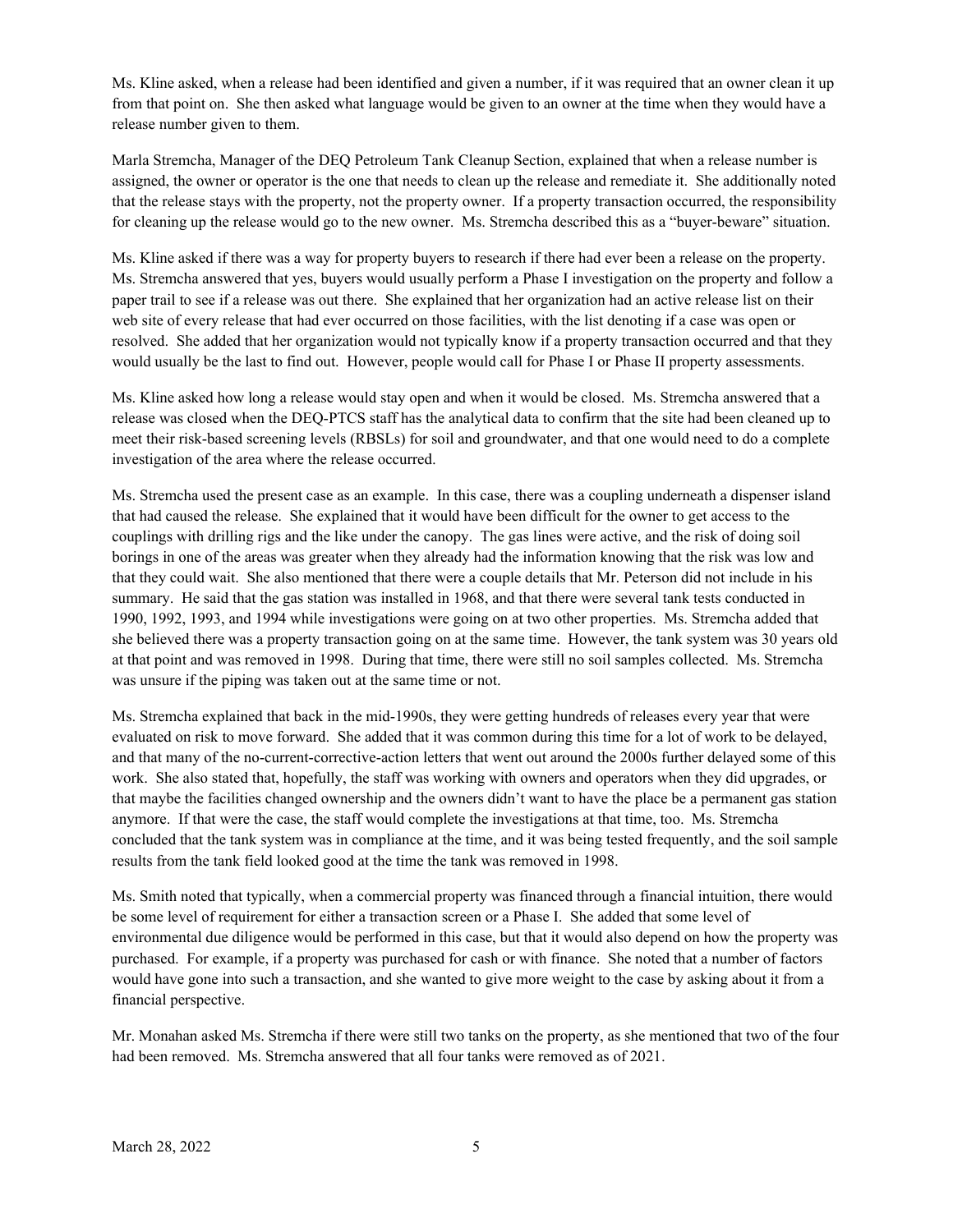Mr. Monahan asked if the piping had been removed as well, with everything being confirmed to have been removed. Ms. Stremcha clarified that throughout the facility's history, there were originally four tanks, with two being replaced in 1998, and all of them having been removed recently.

Mr. Peterson answered Ms. Kline's earlier question regarding when the DEQ closed releases. He directed attention to a DEQ letter dated March 21, 1997, from Monty Smith, who stated that there was no further need for investigation at Release 3060 at the time. He further explained that this letter was the reason why 3060 had never been investigated, as the DEQ had told them there was no further need to.

Ms. Aislinn Brown, the Board's attorney, noted that this topic was discussed at the November meeting, but that there was a previous comment from Ms. Johnson about what the date was when the release was found versus when the noncompliance was issued that the statutes or old rules applied to. She noted that in *Town Pump vs. Petroleum Tank Release Compensation Board*, 2008 MT 15, the Montana Supreme Court ruled that the old laws applied to the release date rather than the date the noncompliance was issued. Mr. Johnson responded, looking to clarify Ms. Brown's statement. He asked if what she was saying was that the laws applied to the date of the release report. Ms. Brown responded that yes, that was correct.

Mr. Monahan asked to verify if they were referring to the rules from 1995. Ms. Brown responded that he was correct. Ms. Brown clarified that the noncompliance occurred in 2010, and that the release date was what determined that the 1995 laws applied versus the newer laws.

Ms. Brown stated that she did not recall the exact facts of the situation, but that the holding was clear that the release date applied. She believed that it was a similar situation to Release 3060 where the noncompliance occurred after the new laws were in place and the release date occurred before the new laws were in place. Thus, they applied the old rules to the noncompliance even though it was issued after the new laws were in place. She added that the Board did ultimately decide to provide some compensation in the case in November 2021.

Mr. Johnson responded that past Board practice, even in the 1990s, had the discretion at the time to grant eligibility. He noted that it wasn't as black and white, and that he recalled several cases back then that were overlooked by the Board or granted eligibility. He believed that the Board would still have the discretion to make that decision. Ms. Brown indicated that she wanted to let him know what the case law said.

Ms. Kline asked if release 3060 was a closed release, per the letter that Mr. Peterson had referred to. Ms. Stremcha clarified that the release was still open and had not been investigated completely. She added that they may have taken samples back in 1996 when this first occurred and took out two (2) yards and collected samples underneath that were still contaminated at that point. They put the new fill in and put the new piping in, but the investigation still had not been completed to determine the extent and magnitude of contamination present.

Mr. Monahan asked if he was correct in assuming that it was unknown if there was contamination on the site right now. Ms. Stremcha answered that her team knew that there was contamination left there in 1996, though to what extent was unknown. She explained that her organization did not know and was not sure if anybody knew. She added that the only way to know would be to wait until they could obtain laboratory data.

They did not complete the cleaning as they did not take the canopy down. She noted that they were limited on space and what they were getting out. She stated that she knew they got two (2) yards of contamination out, but that they still had not gone down far enough to see how deep the contamination went. The site would continue to be deemed contaminated until they could confirm that it was not.

Ms. Kline asked Ms. Stremcha if the work plan that was currently out for Release 3060 from DEQ is what would happen for that particular release. Ms. Stremcha confirmed that was what her organization was requesting as a remedial investigation of that release. The work has not yet been done.

Mr. Wadsworth clarified that there was not a work plan in the current meeting packet. There was a letter request for the work plan. The work plan had not yet been received, and because of that, he could not provide information with regards to what the cost would be.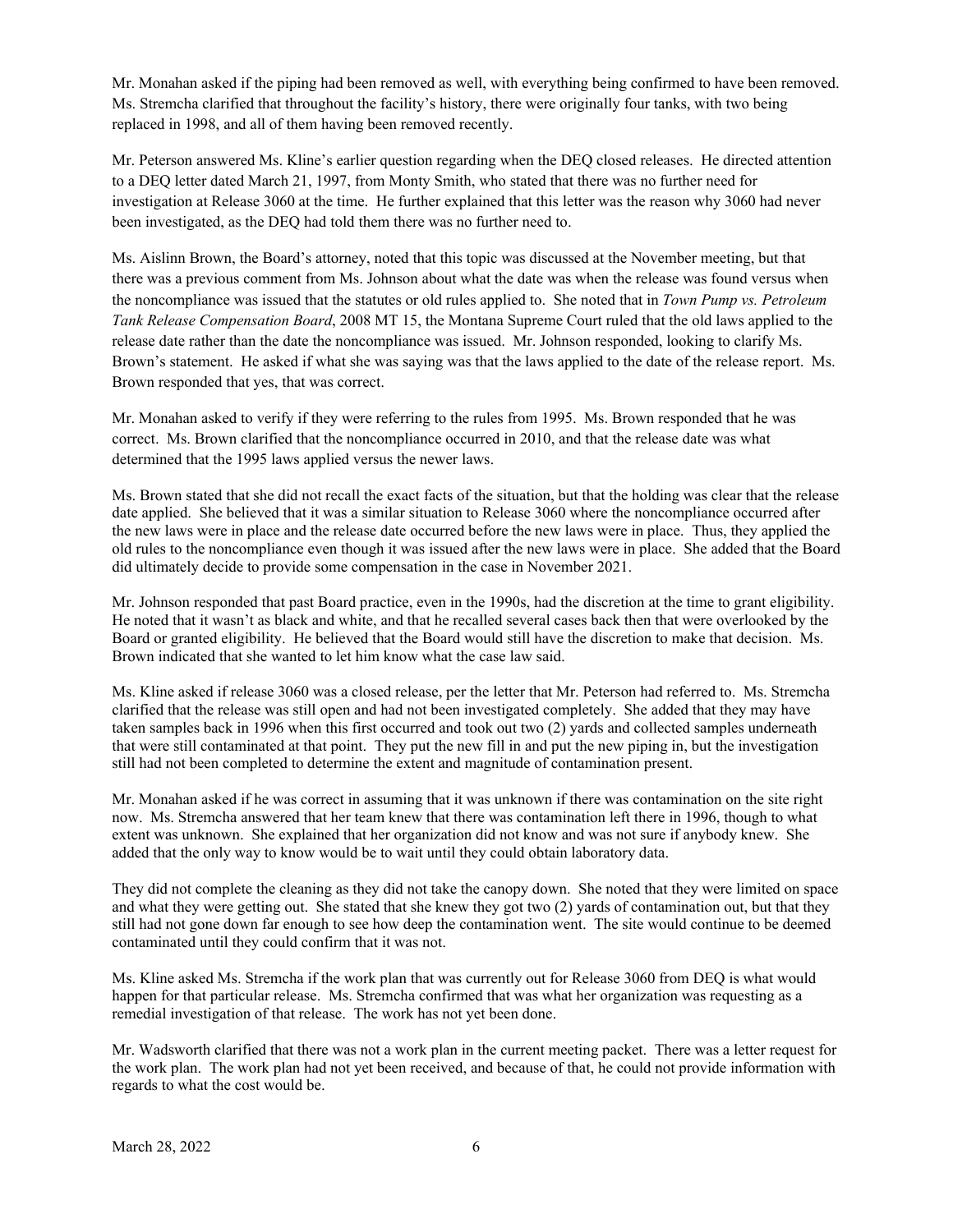Mr. Schnider asked Mr. Wadsworth if he was correct in thinking that if the release wasn't eligible, then the work plan wouldn't even be considered by the Board staff. Mr. Wadsworth confirmed that was the case.

Ms. Stremcha asked to confirm if Mr. Peterson would be the one who would be submitting the work plan, to which Mr. Peterson answered that he had not prepared one yet and was still waiting to see if was okay to assemble one.

Mr. Peterson answered Ms. Kline's and Mr. Monahan's questions about how much contamination remained, noting that the only information he could find on the matter was the telephone log from DEQ. He noted that, on the second page of the conversation with Monty Smith and Gary Hoppe, there was a mention of two (2) feet of soil being dug out beneath the leaky elbow pipe, and that a sample was collected. The soil sample was reported to have looked and smelled better two (2) feet below the 6,000 PPM (milligrams to kilogram) sample location. He also explained that there was another note from Monty Smith to Dennis Whitmore noting that the elbow leak did not appear to be a major problem at the time. Mr. Peterson stated that these were the only documents he could find in relation to the magnitude of contamination.

#### **Mr. Johnson moved to reject the staff determination for no eligibility for reimbursement and to grant full eligibility for Release 3060. Mr. Jackson seconded.**

Mr. Johnson stated that his rationale was that the noncompliance was over a minor offense of no consequence. He noted that the owners had an inspection that was done 27 days after the deadline of 90 days prior to the permit expiration. In this, he deemed that the owners were still within 60 days prior to the permit expiration, and that they had the inspection done on time. Additionally, the inspection had noted no discrepancies, deviations, or deficiencies. It was a no harm-no foul situation. There was no economic benefit to be gained from this noncompliance issue. Mr. Johnson additionally noted that the noncompliance did not rise to the level requiring the issuance of an administrative order. In this, Mr. Johnson deemed that the noncompliance was a minor violation, and that the Board had the discretion to grant full eligibility to Release 3060.

Mr. Monahan raised a question to the Board. He noted that part of the confusion regarding the case of Release 3060 was that there were "no further action at this time" letters issued to the release, and that these letters would be confusing to a landowner who saw these letters 20 years after the fact. He added that, in hindsight, the property owners should have performed a Phase I. The owners then would have realized that this was an open release. He noted that to an untrained professional, seeing a "no further actions needed" letter would have given the impression that the one selling the property would be good to go with putting it on the market without concern of liability, even if this was not actually the case.

Mr. Johnson stated that with regards to the "no further action" letters, the DEQ still had the prerogative to reopen any release at any time, even if said release had been closed. He added that when performing Phase Is, people at the DEQ were notified when something new on a release arose or became apparent. DEQ has always been able to open a case again, as needed. He noted the confusing nature of the situation, and that buying a former fueling facility was always something that could get dicey. A Phase I could be performed, and it would almost always lead to a Phase II due to questions of the operation's longevity and the kind of operation it was. It is expected to see some kind of release appear at such facilities.

Ms. Brown voiced that she was unsure if the Board had much discretion to go against what the statute said. She reiterated, for the record, that the statutes use a "must."

Mr. Monahan noted that in the 1994 "no further actions" letter, there was mention of no further investigation of cleanup measures that were required at that time. He explained that the next sentence in the letter read "your suspected leak file has been moved to the resolved." He also pointed out a further sentence, reading "However, the owner-operator of the site will be responsible for any future problems created by leaks, spills, or improper closure of the tank." He commented that he believed these words implied that they referred to events after the leak and asked if he was correct in assuming so.

Mr. Peterson explained that the release occurred in 1996, and that therefore, they were able to close the release that occurred before 1994. He was unsure if a release number had even been issued for said prior release.

Ms. Kline commented on the communication struggles regarding the release. She noted that 20 years was a long time, and with a change of ownership thrown into the equation, the struggle of the DEQ was who they had on file.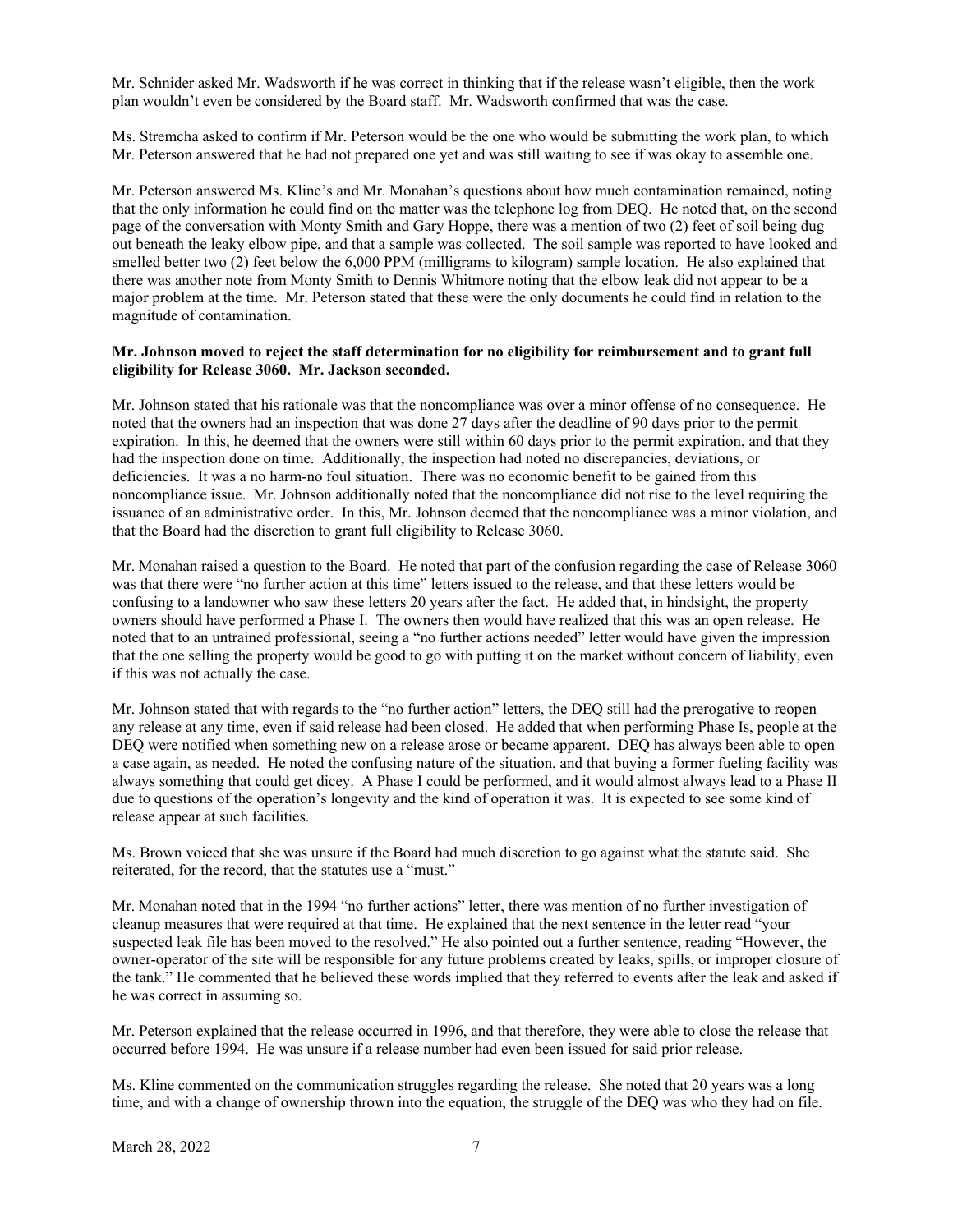She asked if there would be a way to improve the process in the future to help new owners that might acquire property with a release. She noted how the new owner and the DEQ would be left with having to communicate with whoever was the last owner, but that both parties would be out of the loop in that situation. Noting Ms. Smith's comment about the institutional [financing], Ms. Kline explained that a property owner would not likely be looking to communicate with the previous owner unless they were going through a bank for a loan. She asked about how the process of keeping in contact with the original owner and determining if the property had a release on it for future owners could be improved, so that all parties concerned would be on the same page regarding the status of the facility and release. She noted that the current owners of Release 3060's facility purchased the property from the owner in good faith, as the owner believed that the release on the property had been resolved, when it actually had not been.

Ms. Stremcha commented that this discussion went back to the definition of owners and operators, and that those definitions were like, or came out of, federal regulations. She added that some of those regulations were likely influenced by big oil companies and resulted in the responsibility getting handed down. She also remarked that this was her interpretation of those rules. She explained that when people are knowledgeable about the gas stations and petroleum releases, they would often include such details in a buy-sell agreement of some sort. She clarified that the Petroleum Tank Cleanup Section didn't handle purchases, and that they only handled remediation and cleanup. Her section would have no idea as to people's personal transactions or plans for those sites. The Section would recommend people do their due diligence. They received many Phase I property assessments, with there being a gas station at every corner in the state.

Mr. Schnider asked about what the typical timeline of a work plan looked like. Release 3060, he observed, was not even at a work plan stage because it was recommended ineligible, and which was the reason it was being brought before the Board. The current motion was to accept it in full. Mr. Schnider's question to Ms. Stremcha and Mr. Peterson in this was; if work progress and testing to determine where the site was at would happen after the next legislative period, and if the board would be put in peril if there was some legal change.

Ms. Stremcha answered that the DEQ process wasn't dependent on the Petro Fund. It would not matter what the funding source was. The delay at this point was because the release was trying to get Petro Fund eligibility while trying to work with the owner-operator because they wouldn't get reimbursed for work done. The owners wanted to know what they would be paid for work. She continued to explain that until the work plan was approved, it wouldn't matter what the funding source was because the process was the same. She mentioned that they had a due date, but we're working with the owners and operators while they went through this process. She expected for it to be done within the year.

Ms. Kline commented on how the release was still in open status, and that the owners were not required to do anything at the time the release was given a number. The site remained in compliance for some time, and even though the release was minor, the rules required everyone to be in compliance; everyone follows the same rules.

Mr. Johnson commented that the past practice with the Board, even in the 90s, was to look at any violation and whether the violation or deficiency that was noted contributed to the status of the release, and if it had any impact on the fund. He noted that this had always been a deciding factor.

There was no further discussion.

**There was a vote taken on Mr. Johnson's motion to reject the staff recommendation of ineligibility for reimbursement and to grant full eligibility for Release 3060. The motion was approved by roll call vote with six for and one against.** 

# **Reimbursement Adjustment Dispute, Forsyth Watering Hole, Facility #44-01244, Releases #5387 and #1035**

Mr. Wadsworth presented the Board with the staff recommendations and a chronology of the facility's noncompliance. At present, the facility had two active releases for which the owner had continued to seek reimbursement. The noncompliance resulted in a recommended adjustment to reimbursement, and the owner had appealed the staff recommendation.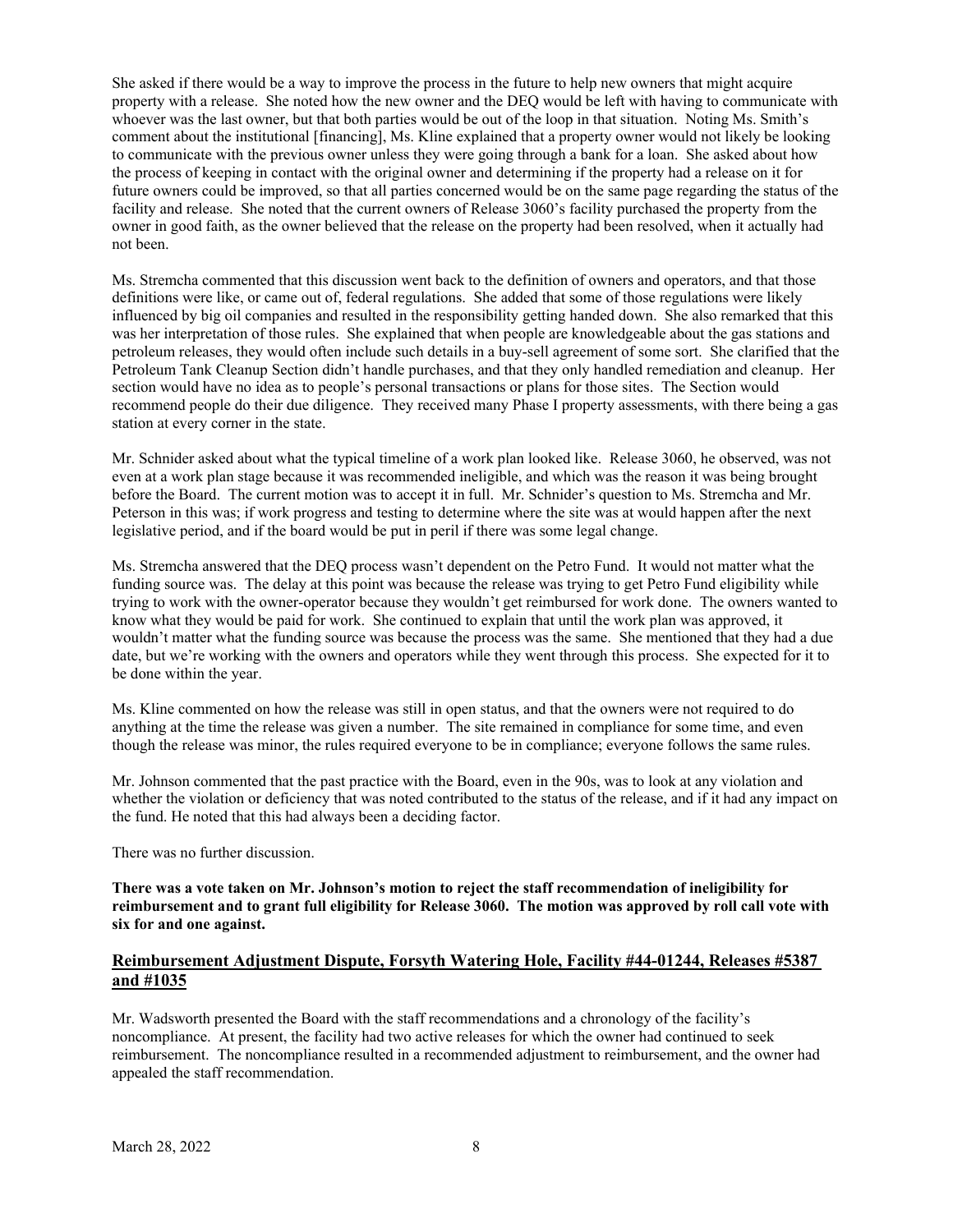Mr. Wadsworth indicated that Release 1035 was discovered in December of 1991, and the Board granted eligibility to the Fund in May of 1993. He noted that the Board applied the 1991 statutes to the release at the time. The release was granted eligibility in May of 1993. However, the facility failed to remain in compliance as required by law, and the Board staff was recommending a reduction to the reimbursement.

Mr. Wadsworth explained that Release 5387 was discovered in December of 2019 and applied for eligibility in September of 2021. He noted that the staff had reviewed the materials and recommended the release be determined eligible with reduced reimbursement due to noncompliance at the site. The law required the facility to remain in compliance following detection of the release to receive reimbursement. Mr. Wadsworth explained that if the facility failed to remain in compliance, all its current and future claims would be suspended. He explained how §75- 11-309(3)(b)(ii), MCA applied to this release, indicating that the release is eligible under §75-11-308, and due to noncompliance, all reimbursement of pending and future clams would have to be suspended. He added that upon a determination that the owner and operator had returned to compliance with that section, the suspended and future claims could be reimbursed according to the criteria established by the Board. Mr. Wadsworth elaborated that, in establishing those criteria, the Board would need to consider the effect and duration of the noncompliance. Mr. Wadsworth added that the rules used to implement the statute are found at ARM 17.58.326 and ARM 17.58.336.

Mr. Wadsworth explained that Release 1035 was discovered in 1991 due to a failed tank tightness test, but that the facility at the time was in compliance and was granted eligibility. However, a review of the UST (Underground Storage Tank) records showed that there was an inspection in January of 2007 that indicated that the facility had missed monthly tank leak detection records on storage tanks. An inspection in 2010 indicated that the automatic tank gauge had malfunctioned and needed replacement. In June of 2010, an inspection indicated that they had missed two (2) of the 12 monthly tank leak detection records for all the tanks. Later, in November of 2012, there was an inspection which indicated that there was no overfill prevention equipment installed on any of the tanks. In September of 2015, it was found that all the tank systems were missing four (4) of the last 12 monthly leak detection records. Finally, in June of 2021, the spill buckets were found not to be liquid tight.

Mr. Wadsworth clarified that while most of these details did not apply to Release 5387, they did apply to Release 1035. However, the incident in July 2021 regarding the spill buckets that were not liquid tight constituted a violation that also impacted release 5387. The rest of the noncompliance incidents only affected Release 1035.

Mr. Wadsworth reminded the Board that the Board had assessed the missing tank months in the past. He noted that the facility was missing four (4) months of tank monitoring records and needed 12 to come into compliance. He explained that it would be difficult for the facility to come into compliance because it would take them 12 months before they could get the four (4) months accounted for [i.e., to accumulate a full 12 months of records].

Mr. Wadsworth noted that the Board had seen these types of issues with tank months come before them in the past, and that the Board would look at how many months were missing on how many tanks, as well as the severity of their risk to the environment. If a tank at a facility was missing all of its months of records, it would be much more severe than having one tank at the site missing one record. In this way, the status of the tanks could weigh into the Board's decision on how to move forward on the issue. He noted that most violations affecting 1035, would have a period of noncompliance exceeding 180 days. The law states that violations exceeding 180 days received zero (0) reimbursement. He reminded the Board that this prior noncompliance was not related to Release 5387.

Mr. Wadsworth explained that the violation that did affect Release 5387 was the spill buckets that were not liquid tight. The violation was issued on July 27, 2021 and was closed on January 3, 2022, resulting in 160 days of noncompliance. He noted that 160 days of noncompliance fell into the category between 91 and 180 days of noncompliance (17.58.336(7)). Therefore, Release 5387 was eligible for 20 percent reimbursement. In this way, the Board staff used the statute and rule to identify the noncompliance and make a recommendation for zero (0) percent reimbursement on Release 1035 and 25 percent reimbursement on Release 5387.

Mr. Johnson asked about the chronology of events. He noted in the packet that under ARM17.58.336(b), it was stated that the period of noncompliance began with the issuance of an administrative order. He asked if an administrative order was ever issued for the releases. Mr. Wadsworth answered that there was not, and that was why he drew attention to the certain statute. Mr. Johnson asked about the concept of significance of noncompliance.

Mr. Wadsworth directed the Board's attention to the sections detailing these rules. He explained that ARM 17.58.336(b) referred to §75-11-309(2) MCA and that part ARM 17.58.336(c) of the rules referred to §75-11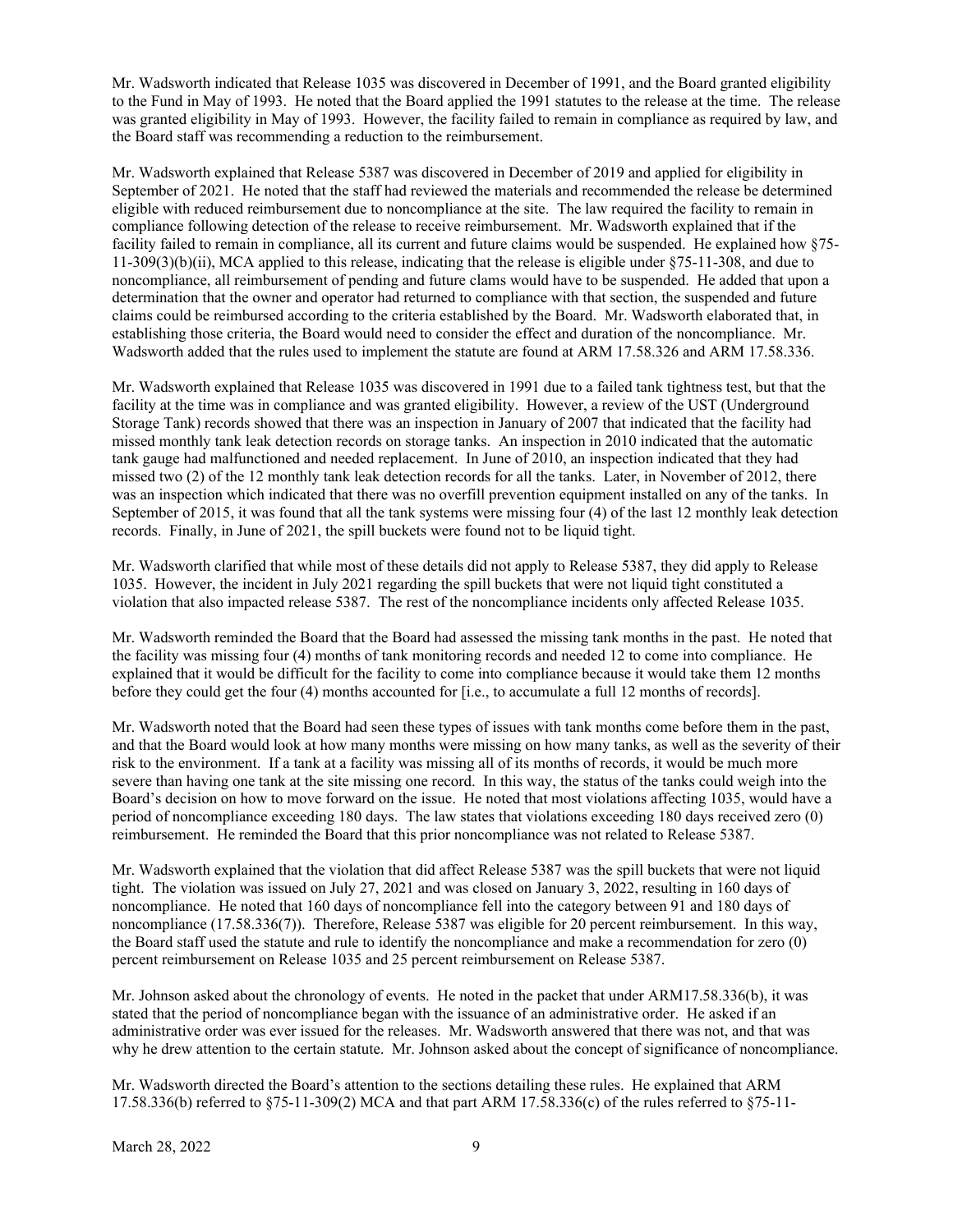309(3)(b)(ii) MCA. In the statutes, there were two references to noncompliance. The first reference was in §75-11- 309(2) MCA. This statute stated that if an owner and operator was issued an administrative order for having failed to remain in compliance, the Board was supposed to apply the criteria as well. Similarly, in §75-11-309(3)(b)(ii) MCA, the statute detailed whether or not the Board had determined that the owner had fallen out of compliance. Both statutes, an administrative order and the noncompliance determination, were shown to be referenced in the rule that was being referred to in ARM17.58.336.

Mr. Wadsworth noted that the challenge was that, from the perspective of the law's language, like the federal government laws, the missing tank records noncompliance was seen as a violation of minor significance if only a few months of records were missing. However, if a release had been occurring for months in which the tank was not monitored, the violation could have major significance. He noted that this simple distinction does not meet the Board's needs, and the language had been written in a way that the Board would have to wrestle with the issue on a case-by-case basis. They would need to examine whether or not the violations contributed to the severity of the release. Therefore, the language in both the statute and the rule gave the Board freedom to examine the issue more fully.

Mr. Wadsworth referred to ARM 17.58.336(7)(e), which stated the Board could adjust the percentages of reimbursement upon a substantial showing by the owner or operator, one or more of the following factors applied: The noncompliance had not presented a significant increased threat to public health; there had been no significant additional costs to the Fund; The delay in compliance was caused by circumstances outside of the control of the owner; or that there was an error in issuance of the administrative order. Referencing ARM 17.58.336, Mr. Wadsworth stated that the intention in drawing upon this statute was to encapsulate both situations where the owner had received an administrative order, as well as where the Board would determine that they were in noncompliance. He cautioned the Board to be careful what portion of the statute they were reading, as it pointed back to either the administrative order or to the noncompliance in the statute. However, he noted that their handling and timetable was the same.

Mr. Monahan asked if the owner being discussed was the same throughout the entire time frame. Mr. Wadsworth answered that he was not sure. Mr. Monahan further asked if it was known when the property changed hands. An unidentified speaker noted that the property changed hands in 2014.

DeAnne Jonas, Operator of Forsyth Watering Hole, introduced herself. She stated that the original owner was Kum & Go. They were responsible for having replaced the tanks in 1992. She stated that the facility did not change ownership until 2013 when Kum & Go sold the property to the current owners, RRR Properties with Jeremy Reese as the supervisor for that transaction. She explained that one of the current owners, Riley Hunter, was on the phone call and listening to the meeting.

Ms. Jonas noted that the violations provided by Mr. Wadsworth had occurred prior to the current owner's purchase of the facility. However, she also noted that in 2015, the owners did miss four records. They had found some of the tank [Records] at the same time, but not all of them. Since then, however, they were compliant every month, and they had just passed compliance tests last year for the same thing. Regarding the spill buckets, Ms. Jonas noted that the spill buckets were noncompliant. She explained that they had called EnergiSystems and requested that the spill buckets be changed as soon as possible. All of the spill buckets were on backorder. She further explained that Mr. Gustafson with EnergiSystems was on the phone at time of her speaking. They felt that Release 5387 should not have been affected because it was not a spill or release to the ground and would release back into the tank.

Ms. Jonas explained that regarding Release 5387, the owners did not file for help in remediation because they were not aware that they needed to. In January of 2020, the release was fixed, and they received nothing from the DEQ until 2020(*sic*, 2021). In August 2021, they received notification that they needed to complete a 30-day report., This was after they had a possible owner looking into buying the property, and that this was how all of the Releases came to light for the current owners. They had to apply for reimbursement because of the recommendations that were made through the State, as well as the potential new owner.

Ms. Kline asked Ms. Jonas if she could clarify if the owners were aware of the facility's past violations on record when they purchased the property. Ms. Jonas answered that when the purchase occurred in January of 2013, they were aware of the spill. However, they were not aware of the violations or releases.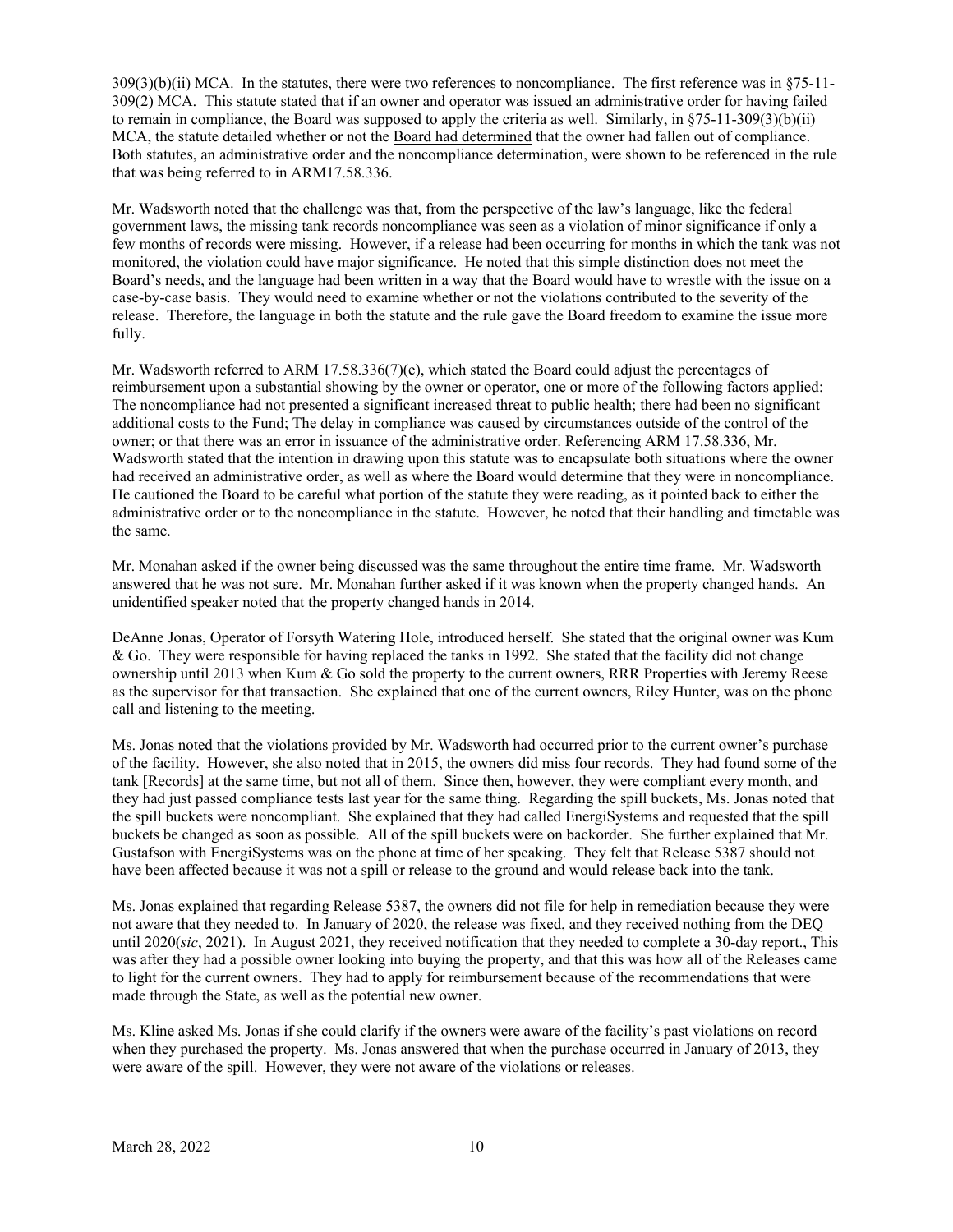Mr. Johnson asked if Ms. Jonas had any knowledge as to whether there were any consequences as a result of the compliance issues noted. He had not seen any account of resultant contamination. Ms. Jonas answered that no, there was none.

Ms. Jonas noted that Release 5387 was similar to another case the Board had discussed just previously. In the case of Release 5387, a coupling had leaked and was fixed and repaired within a month. The release later had inspections conducted on the same day of fixing it to ensure that there were no other leaks.

Ms. Kline asked about the missing monthly leak detection records from 2015 after the property was purchased. Ms. Jonas clarified that she was a new operator at the time, was not the owner, and that the missing leak detection records from that time were her fault.

Ms. Kline asked if the facility's noncompliance was ever resolved after the 2015 inspection. Ms. Jonas answered that since the inspection in 2015, the facility had been in compliance every month.

Kris Karns from the Underground Storage Tank (UST) Section of the DEQ asked what the reason was behind the missing leak detection records. He indicated that sometimes, operators fail to put printer paper inside of their automatic tank gauge and it would never print as a result. He added that sometimes, the gauge would fail to print the leak detection record altogether, but that the gauge would still hold records of tank and leak detection history. Therefore, history could still be obtained from the gauge even if it failed to print to see if the lines and tanks had passed or failed inspection. The requirement for leak detection records was more or less for owner-operators to ensure they were checking their automatic tank gauge at least once a month. Mr. Karns was curious if there was a record of a compliance inspection and a follow-up being performed where they found a history of missing records that actually showed passing tests.

Ms. Jonas answered that the owners did have the gauge inspected by someone else. Whether they had records ran off of the feeder or not, she was unaware.

Robert Gustafson, Construction Manager and UST Installer/Remover of EnergiSystems introduced himself. He wanted to verify that he had talked with the installer who changed the spill buckets. The installer had verified that there was no contamination under any of the spill buckets, and that the reason for the delay in replacing the buckets was due to supply chain issues that stemmed from COVID.

#### **Mr. Johnson moved to reject the staff recommendation and grant full reimbursement to Releases 5387 and 1035. Mr. Jackson seconded.**

Mr. Johnson stated that the releases met all five conditions under ARM 17.58.336(7)(e); as noncompliance had not presented a significant risk or threat to public health and the environment, there was no significant additional cost to the Fund, and there was no issue resulting from the delay in compliance and it was beyond the control of the owner and operator, and there is no error in issuance of an administrative order. He proposed that on this basis, the owner should receive full reimbursement.

Ms. Kline asked if there was any documentation present that verified there was no harm stemming from the violations. Ms. Jonas answered that there was an inspection completed by EnergiSystems on January 3, 2022, and that the material from the inspection was sent to the DEQ. EnergiSystems was approved by the state to conduct inspections. She added that she might have a copy of the materials.

Ms. Kline clarified that her question regarded the inspections conducted from 2007 to 2015, from which the records were missing. Ms. Jonas answered that she was not aware of the whereabouts of the missing records.

Ms. Kline asked Mr. Karns if the missing records were something the DEQ would require, and where it was recorded that there was no harm that stemmed from the noncompliance. Mr. Karns answered that when an owner is missing leak detection records, it would be different for tanks as opposed to lines. He explained that with tanks, the UST Section could not accept a history of reports that were retroactively printed from a detection gauge that was out of printer paper during an inspection. He noted that this would be considered a separate violation. The operator had failed to look at the console once a month to ensure that the tank tightness testing or method they were using for their tank leak detection was actually passing. He clarified that for product lines, however, one could accept a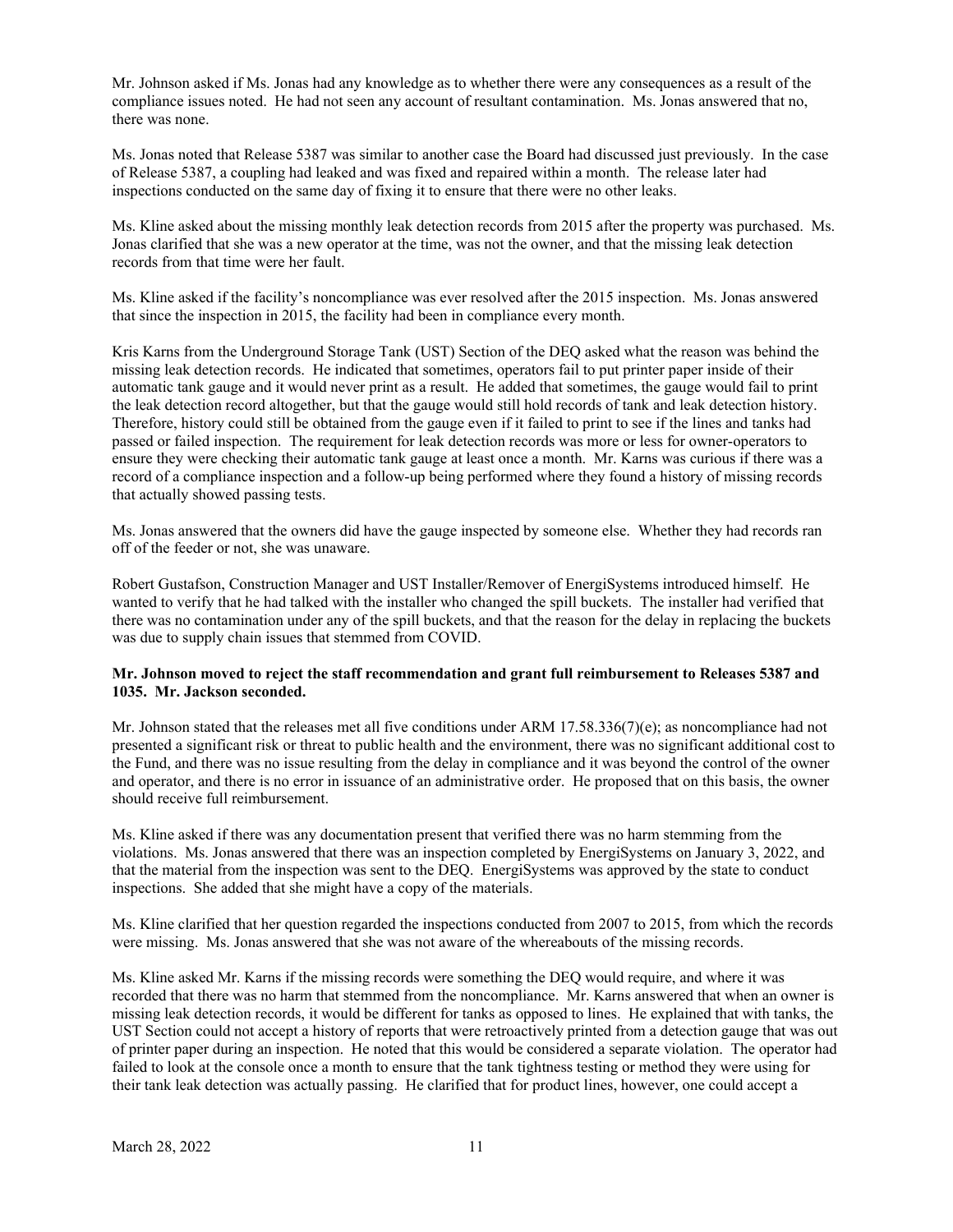history of passing tests. Finally, he noted that the key piece in assisting the Board in making their decision was whether the tests were actually passing or not.

Mr. Johnson asked if there was a period of noncompliance that was bookended by compliance that showed the facility passing leak tests. He asked if it would be reasonable to assume that the facility had not experienced a release. Mr. Karns confirmed Mr. Johnson's assumption was the case.

Mr. Johnson wondered if the Board was somehow able to deduce the outcome of the inspections from that point in time, if the inspections would still be satisfying the points from under ARM 17.58.336(7)(e) and if there would still be no release resulting from the missing records. Mr. Karns agreed with Mr. Johnson and expressed that it was why he had brought up the topic; in case there was someone else in attendance that might have a record from a recent inspection where the history that showed the following months' passing or failing of inspections. Mr. Johnson stated that the case still satisfied points (i) and (ii) under ARM 17.58.336(7)(e).

Mr. Monahan noted that while he did not have a problem with the owners missing over a month of reports, he did have an issue with the detail that mentioned that the tank gauge was malfunctioning at times and had needed to be repaired. He noted that a violation was issued on April 8, 2010. It was not closed until September 20, 2010. He explained that there were 165 days of noncompliance and asked if there were any violations that occurred during those 165 days. He asked how the Board would know if the reports were accurate if the tank gauges were malfunctioning.

Mr. Karns answered that one would not be able to know of a malfunction in this case, and that if the tank gauge had functioned improperly, it would be inaccurate. If a tank gauge was off, it would not have completed tank tightness testing or line tightness testing.

Mr. Monahan asked if 165 days was a reasonable turnaround from the time of the violation to replace the gauge. Mr. Karns answered that it would depend on availability of parts and supply issues. Mr. Karns noted that those variables should not have been an issue, and that the owners should have had enough time to pull a permit and have either repaired or replaced the console or automatic tank gauge probe that was causing the issue.

Mr. Johnson asked if there was a period of time where the owners could retest. Mr. Karns answered that after the malfunction was first noted, there was a period where they could have come back and retested. Mr. Johnson asked what time it would take to retest. Mr. Karns answered that, depending on the severity, it would take 30 to 60 days. Mr. Karns added that, if the test failed again after that, extra time would need to be taken to troubleshoot, determine the malfunctioning parts, and pull a permit to make the repair and replacement.

Mr. Johnson noted that, on the trial inspection, it was not a requirement to replace the malfunctioning part immediately. Mr. Karns clarified that in this situation, there would be troubleshooting before a decision or repair was made, which could take extra time. He added that certain services would be limited, such as availability of installer removers and licensed compliance inspectors, which would have added extra to the time frame.

Mr. Monahan asked who would have done the oversight inspection on June 14, 2010. Mr. Karns answered that it would have been performed by the DEQ's UST Section. Mr. Monahan stated that fact compounded his issue with the tank gauge, as they had been warned in April that the tank gauge had not been working correctly. He added that they were told that the power and warning lights were not working, and that the owners still had not performed the repair until September 2010.

Mr. Schnider noted that because of the change in ownership, it was difficult to penalize the old owners when the old owners were not the one performing the repair. He added that the problem was that the release that occurred was the old owner's problem, and that sometimes new owners would inherit the problem whether it was a release or otherwise. He stated that from his standpoint, he would have trouble restoring reimbursement to 100 percent because the release was what the Board was paying on from the day the release happened. He stated that it was good to see good faith going forward with the new ownership and that they were taking action, but that he would still have trouble approving full compensation.

Ms. Kline asked for clarification that the owner previous to RRR was Kum & Go, which was confirmed by an unidentified speaker.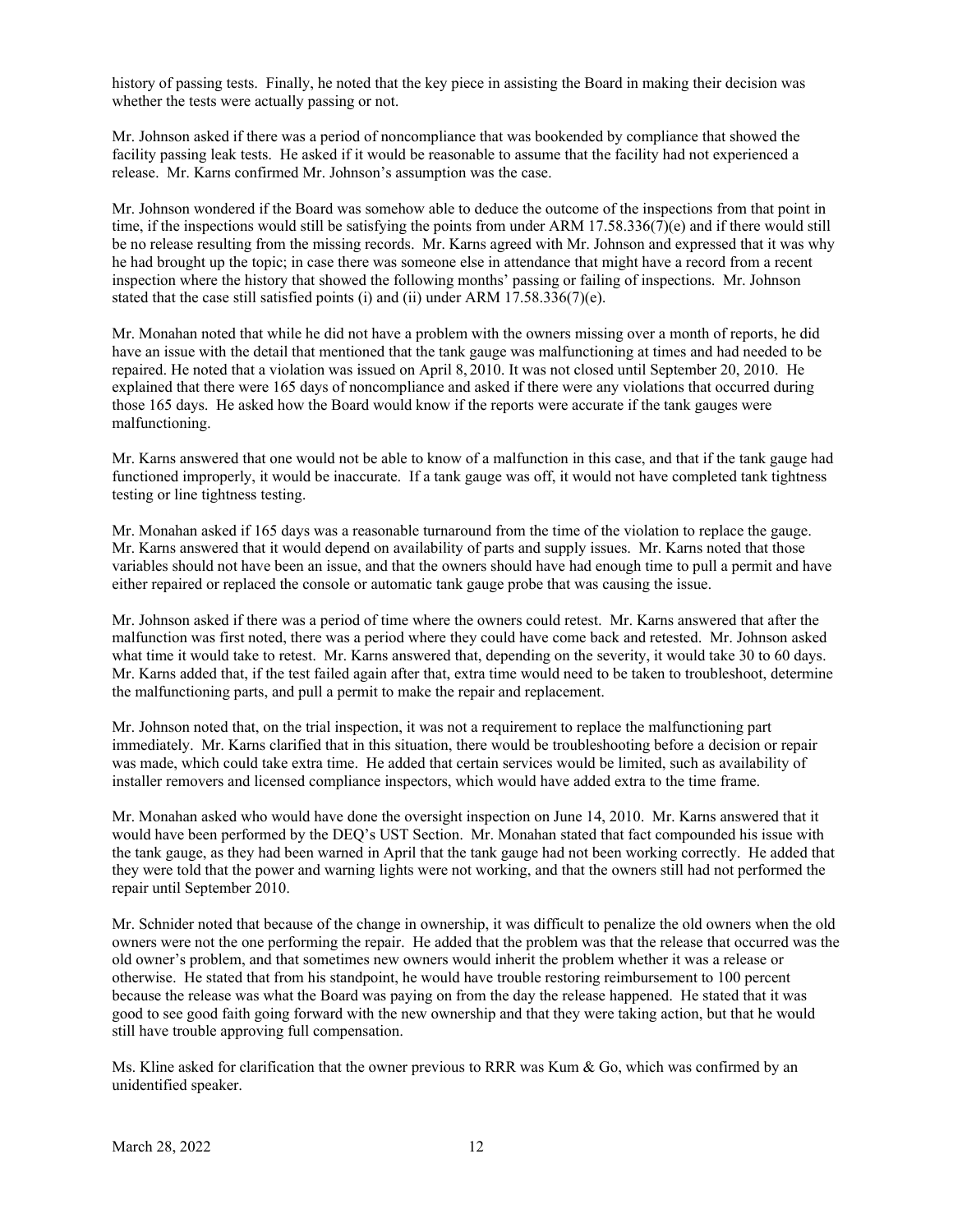Mr. Monahan stated that he seconded Mr. Schnider's issue with approving 100 percent reimbursement. He noted that he realized there was a change of ownership, but that by allowing the current owners full reimbursement, the Board was not enforcing any of the legal regulations the Board was in place to enforce. Mr. Monahan asked Mr. Johnson to clarify if he meant to restore 100 percent reimbursement to both releases on the facility, which Mr. Johnson confirmed was his intent. Mr. Monahan, after the clarification, reiterated that he was not comfortable with restoring 100 percent reimbursement to both.

Mr. Johnson stated, that, as the maker of the motion, he would be open to amending the motion if the Board wanted to continue the discussion to make it efficient so as to not have to make multiple motions. Mr. Schnider stated that he was in favor of the idea and asked if it would be a better idea to separate the reimbursement percentages by release.

Ms. Pirre proposed that the Board separate the motions to determine what the reimbursement would be on 5037 and then what the reimbursement would be on 1035.

Mr. Johnson responded that his rationale for proposing the 100 percent reimbursement was based on ARM  $17.58.336(7)(e)$ . He restated that the noncompliance did not present a significant increased threat to public health or the environment, that the violation presented no significant additional costs to the fund, and that it was unknown if the circumstances causing the releases were outside the owners' control. He added that this was the reason for discussion and to change the proposed amendment. They could separate the releases if it made amending easier.

Mr. Monahan proposed that he would be okay with 90 percent reimbursement for Release 5387, as the release had a minor violation. He added that when the Board staff had originally recommended 25 percent reimbursement, it was because the Board staff was following the law. This was because the law dictated that if the violation lasted from 91 to 180 days, the reimbursement was set at 25 percent. He further stated that he believed there were extenuating circumstances regarding the release. He recounted how Mr. Gustafson from EnergiSystems noted that there were supply chain issues in the industry, and that it would be unfair to penalize them on that basis. Mr. Monahan, however, stated that he felt differently about Release 1035's reimbursement because of the number of days that the facility was in violation.

Mr. Johnson stated that if there was no consequence in the tests, then he believed that they still met the criteria under ARM 17.58.336(7)(e) to make a change to the percentage adjustment.

Ms. Jonas asked if Release 1035 had any negative tests from the well sites that were being monitored by the DEQ. Ms. Stremcha noted that Release 1035 was still under groundwater monitoring management, meaning that there was still groundwater contamination present at the site.

Mr. Johnson asked if the groundwater contamination was from the original release rather than from the period of noncompliance with the tank gauge. He noted that in Release 1035, the groundwater contamination possibly predated the noncompliance period.

Ms. Stremcha noted that Release 5387 was still under investigation and needed a remedial investigation completed. She added that she believed the original groundwater contamination was from Release 1035. Mr. Monahan added that the release occurred in 1991, which Ms. Stremcha confirmed that she believed was the case.

Mr. Johnson commented that when the tank gauge compliance issue was discovered, which was in 2010, that the contamination reported in the information was likely from the initial release that was reported back in 1991. He asked if the contamination was under monitoring during that period of time and if there was any increase in the contamination recorded after the tank gauge malfunctioned. Ms. Stremcha answered that she did not have any details regarding that.

Mr. Johnson added that if a record for this could be found, it could point to whether there was any impact from the noncompliance.

Mr. Schnider noted that on May 17, 1993, the Board ratified 1035 to be eligible. He asked Mr. Wadsworth if that meant that the staff recommendation was going back and saying the release was ineligible because the facility did not stay in compliance. Mr. Wadsworth responded that what the staff was doing through the recommendations was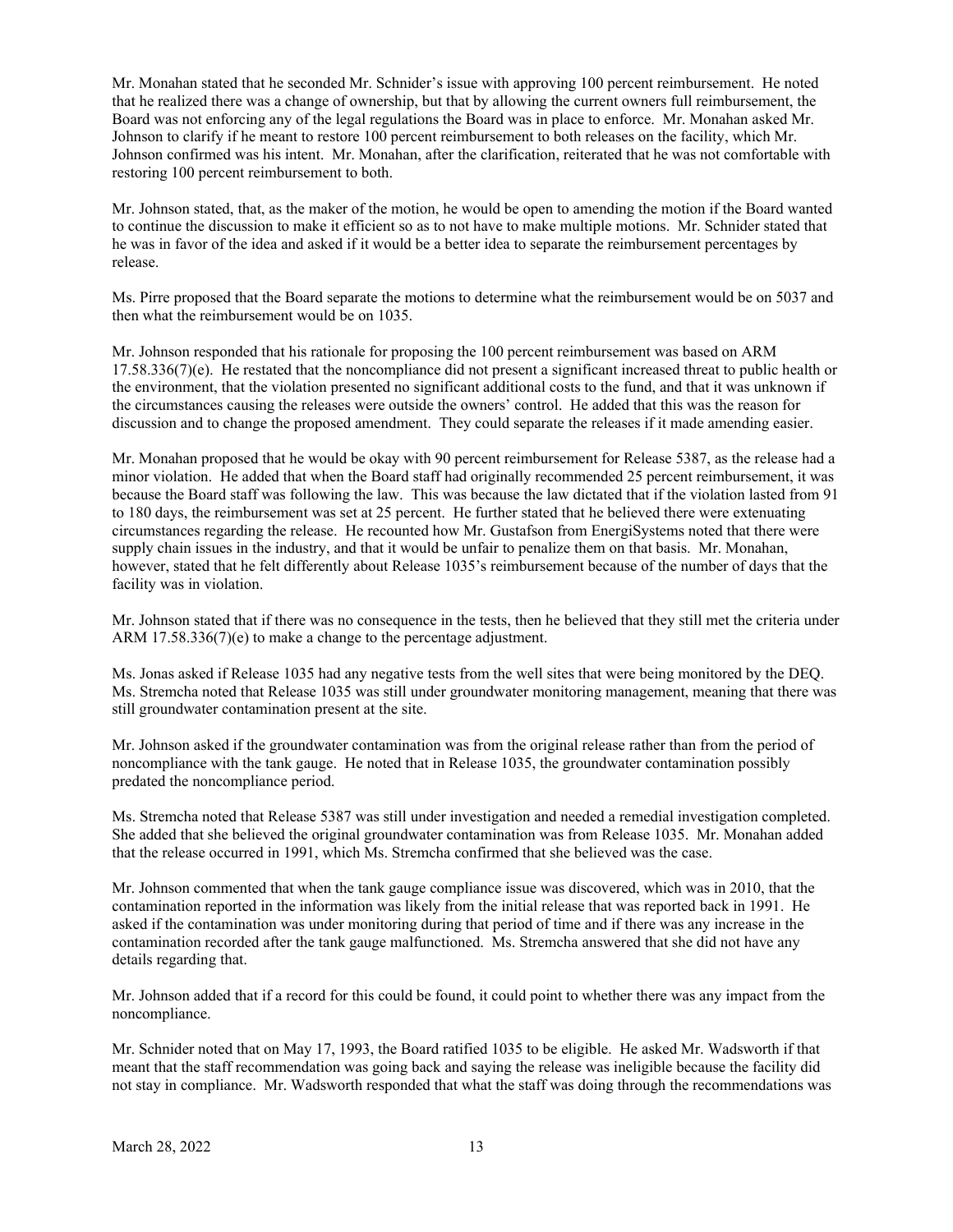stating that the release had become eligible in 1991 (*sic*, 1993), the facility had fallen out of compliance for a period of time, and that the staff had recommended a change of reimbursement because of the noncompliance.

Ms. Root clarified that the difference between this case and the one addressed earlier in the meeting was that in the previous case, the facility fell out of compliance before the release was determined eligible. Therefore, the staff recommended the release to be ineligible. In this case, Release 1035 was already eligible when the facility fell out of compliance, so the reimbursement adjustment table is what applied to the noncompliance.

Mr. Karns, DEQ Underground Storage Tank Section, returned to the question of the automatic tank gauge not functioning in the past, noting that the malfunction stemmed from the automatic tank gauge's warning lights. [The automatic tank gauge malfunction issue concerning the non-compliance periods applicable to Release 1035]. Despite this malfunction, the automatic tank gauge and probe itself would still have been functioning. It would have still been able to read contamination levels. He clarified that he obtained his information from the oversight inspection report

Mr. Johnson asked if there was an alarm system associated with the recording system, which Mr. Karns confirmed there was. Mr. Johnson proceeded to clarify that it was not the alarm system malfunctioning, only the indicator lights. Mr. Karns answered that he believed this was so. Mr. Karns added that they were using a combination of the two. They were using an automatic tank gauge and statistical inventory reconciliation. He explained that the automatic tank gauge would be reading the fuel deliveries and that the statistical inventory reconciliation would be keeping count of how much fuel they were selling through their dispense and fueling systems. They plugged into a program that determined a pass or fail depending on when they had fuel deliveries and how much product they sold.

He stated that the leak detection method they were using, because it stated it was an automatic tank gauge, was missing statistical inventory reconciliation records. Because of this, the statistical inventory reconciliation (SIR) was their primary source of tank leak detection. He added that they were using an automatic tank measure to maintain that SIR, which could measure how much fuel they had, deliveries they had, and how much product they had sold. He explained that although the lights may have not been working properly, they wouldn't be able to tell if the tests were passing or failing without the monthly reconciliation records.

Mr. Johnson asked if the gauge could make that up. Mr. Karns responded that it could not. If the owners had an automatic tank gauge do the leak detection for their tanks, it would give them a pass or fail. If they had used SIR, it was because their automatic tank gauge did not have the capability of performing tank tightness testing.

Mr. Monahan asked if Mr. Karns believed the tank gauge malfunction did not result in any additional contamination. Mr. Karns answered that he did not believe so.

Mr. Hunter, one of the owners of the property, addressed the Board and clarified that when he purchased the station on January 13, 2014, he and the other owners had done due diligence on the site and had Northern Industrial Hygiene from Billings perform a Phase I and Phase II inspection. At that point, they were advised that everything came back clean, with the inspection being additionally approved by the owners' financial institution. He stated that they were not aware of any open investigations at that time based on the Phase I and Phase II inspection reports. Moving forward, he stated that as soon as Release 5387 was discovered with the spill bucket violation, they ordered new buckets immediately. He added that besides the 2015 violation where four of the tank leak detections were missing, they had been in compliance to the best of their ability.

Ms. Kline commented that, in the timeframe between April and June, 2010 was a period of 98 days, which reduced reimbursement to 25 percent.

Mr. Schnider asked if Mr. Johnson had an amendment to the motion. Mr. Johnson responded that he believed that they needed more discussion before making an amendment because they needed to find hard numbers. He stated that he was still reluctant to reduce the reimbursement on 5387 at all due to the issues it faced.

Mr. Johnson asked Mr. Monahan why he had suggested 90 percent reimbursement. Mr. Monahan answered that his point of reference was the table in ARM 17.58.336(7), which recommended 90 percent reimbursement. There was a violation, but the supply chain issue contributed to the days out of compliance. Mr. Monahan stated that he was addressing this percentage to Release 5387 separately from Release 1035.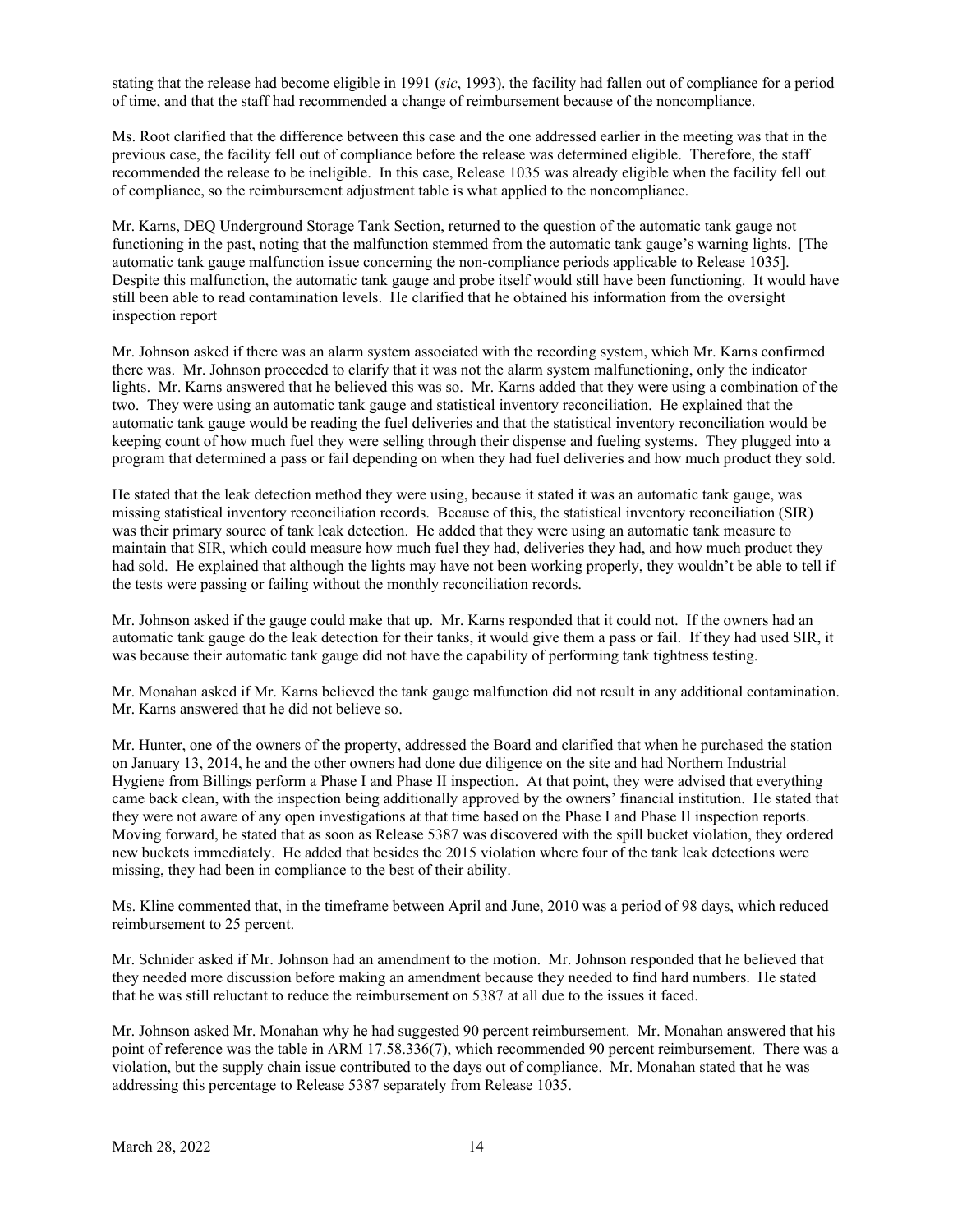Mr. Johnson noted ARM 17.58.336(7)(e) allowed the Board discretion, the chart could be set aside because there was no negative environmental impact stemming from the noncompliance. He stated that his rationale was based on the "no harm, no foul, no impact to the Fund" nature of release 5387. Mr. Monahan added that it was difficult to determine there was no harm, because the Board did not yet know of the noncompliance's full impact to the environment or Fund.

Mr. Johnson stated that it would be conjecture to say that there was harm or impact that stemmed from the release. He added that the Board would have to go by what the records stated, and whether the corrections had been bookended by two periods or tests of compliance or not. He further added that there was no release in that intervening time. He stated that he would be willing to go to 90 percent reimbursement,

Mr. Wadsworth stated that, in the past, there were times where the Board believed they needed to deviate from table in  $(7)(a)$ . For example, 15 percent had been applied to a case in the past. He said the Board could go with applying less than ten (10) percent and has done so in some past cases.

He added that he also wanted to mention that regarding the tank months, the Board had sanctioned individuals for having failed to perform monthly tank monitoring when they were found to be out of compliance. Sometimes, when the tank months were minor such as a tank that was missing two (2) months of records, they were not sanctioned at all. At other times where they had more significant missing tank monthly records, the Board sanctioned them on a percentage based on the tanks that were missing. He demonstrated that, for example, if an owner had five (5) tanks at the site and all five (5) tanks were missing records for a period of four (4) months, the Board would look at that as five times four, which would equal 20. They would then decide on a 20 percent penalty.

Mr. Johnson asked if there were any statistical inventory reconciliation (SIR) problems.

Mr. Karns provided the requirements for SIR in order for it to act as a replacement for tank gauging. Mr. Monahan clarified the formula used with SIR and it was confirmed by Mr. Karns. Mr. Monahan asked whether the SIR method could confirm that a release had not occurred. Mr. Karns answered that he did not believe it could.

Mr. Monahan stated that he still had a problem letting the owners off earlier even though they knew they were out of compliance for so many days.

Ms. Kline clarified that the systems weren't out of compliance once, but rather a few times.

Mr. Monahan noted that, regarding the ten (10) percent penalty, the Board had penalties required in the statutes, and that the Board should not waive the penalty when they contest them. He noted that the previous owners knew there was a release on the property and did not follow the DEQ's underground storage tank rules to monitor it. He stated that there were cashiers and managers that had probably pulled some of the missing reports for the owner, and that lost reports due happen. He added, however, that the Board should still hold the owners' feet to the fire, even if it meant that the current owners would have to go against the previous owners. He stated that these laws were in place for a reason and that the laws were being violated.

Mr. Johnson responded that there was a system in place already with the Enforcement Division of the DEQ. He noted that there was no administrative order and no penalty assessed from the Enforcement Division, which was where the dispute would go if it was egregious enough. He stated that the board wasn't assigned a punitive role, and that it was not their function to punish anybody, but rather that it was to ascertain what would be appropriate reimbursement under the rules and discretion of the Board. He stated that he believed that they needed to be careful in saying that they were not going to punish an owner or operator, as that was the function of the Enforcement Division.

Mr. Schnider stated that he followed what Mr. Johnson was saying, but that the Enforcement Division didn't send out penalties on every single release either.

Mr. Johnson stated that it would not happen unless it rose to the level where it should. He did not think that anything would skate by them, and that the case would have to reach a certain level for it to get to the level where the owners were penalized. He added that, when penalties got to that level, they were maybe in the \$5,000 to \$10,000 range per facility for the fines that were assessed. He noted that, in this case, they were talking about reducing reimbursement by 75 percent, which was large compared to the penalty that would be assessed for the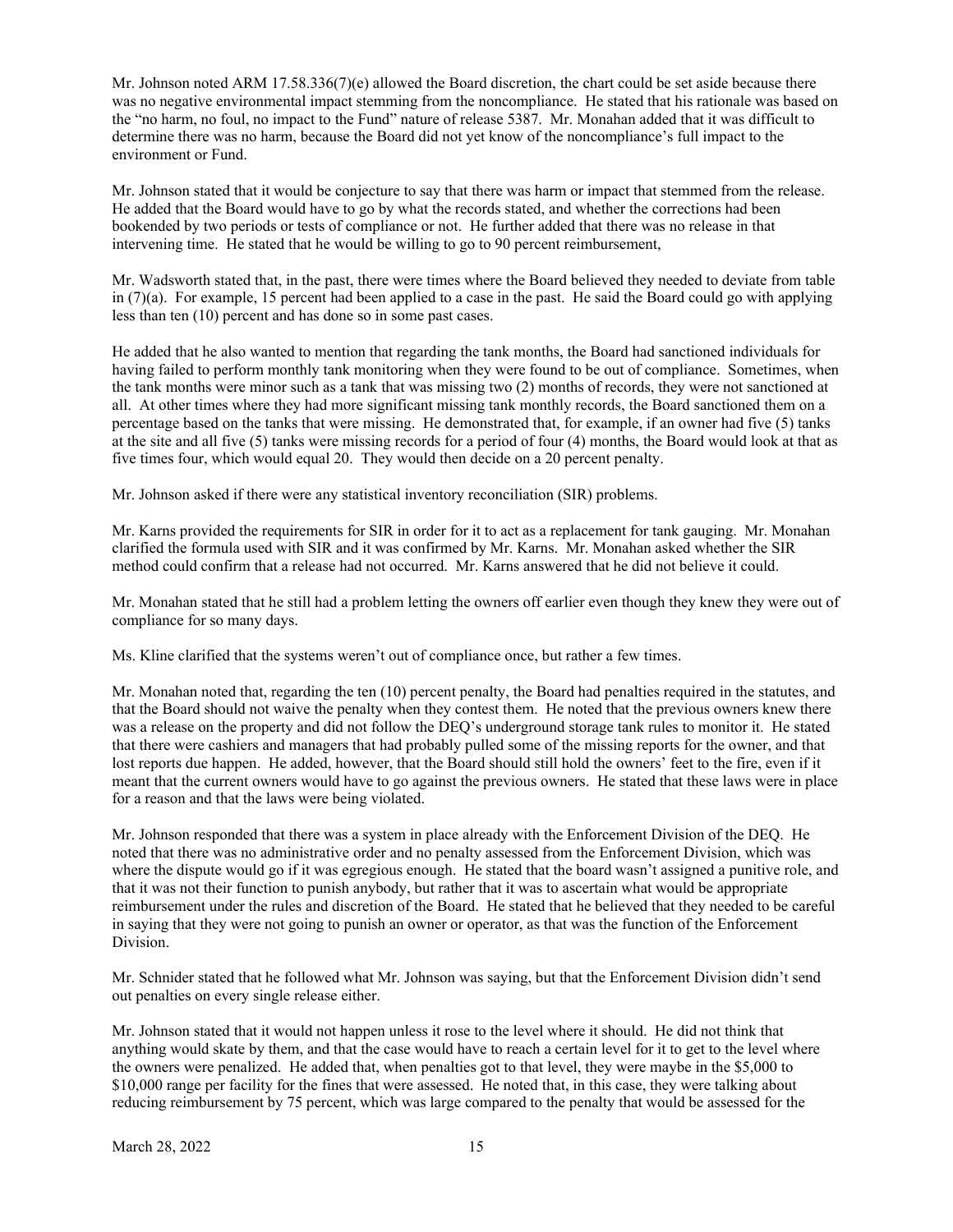violation. He stated that reducing by 75 percent was out of balance, and that if they were looking at cleanup costs that could be in the tens or hundreds of thousands of dollar range, it would be ten (10) to 20 times the penalty that would be assessed by the DEQ Enforcement Division.

Ms. Kline commented that Mr. Johnson's assessment was out by a little bit. She stated that it seemed that what they were looking at was the Board rules, and that they had to look at noncompliance. She stated that she understood that his point was regarding the enforcement side of the process and that she recognized that enforcement was an entirely different division, but that the Board had to follow their statute of laws and look at all noncompliance. No one was saying less or more than the other, and there were quite a few things not in compliance. She added that the point was to monitor things to keep track of them, and that the Board required everyone to follow the same rules. If a gauge went out, then it would need documentation to back up that it happened. She noted that, like Mr. Wadsworth had stated, if an owner missed two (2) or (4) months of compliance, then they would need 12 months to get back up to compliance. She noted that the owners had been out of compliance in this case over three different times. She explained that if an owner didn't learn the first time, there was usually something more going on behind the scenes, and that it left the Board at a decision point to discern if anything had happened at all. She noted that there was also the possibility that nothing had happened, but the point was that there was no documentation either way and that the Board had to decide based off of the circumstances and the unknowns.

Mr. Johnson stated that there could be some data that would indicate if there was any additional impact. He reiterated the discretion the Board had in table  $17.58.336(7)(e)$ . He stated that the things to consider were if there was an impact to the Fund, and if there was any worsening of the problem. He believed that, based on what was being considered in this case, the chart did not really apply, and that the board needed to look at what discretion they had. He stated that, in this case, they had to look at the equitability of if they were going to reduce the reimbursement to a level that would exceed the most severe penalty imposed by the Enforcement Division. He stated that he believed this case fell into that category.

There was discussion about amending the current motion.

Mr. Johnson asked what the proposed reimbursement for 1035 was. Ms. Kline stated that she had proposed 25 percent, based on the number of days.

Mr. Schnider stated that he thought that reduction was too strong. He noted that he didn't feel like the reimbursement needed to be increased to 100 percent, as the owners were still not following the rules completely to keep the property clean. He stated that the Board needed to just come to a reasonable number that everyone would find equitable and fair, so long as everyone agreed that there should be a change.

Mr. Monahan noted that the Board did not know what the dollar amount on the Release of 1035 was. Ms. Stremcha answered that there was no dollar amount listed. Mr. Monahan added that all they knew was that there was a release.

Ms. Stremcha noted that regarding the groundwater management on Release 1035, the investigation and remediation had been performed.

Mr. Johnson stated that the costs should not be driving the Board's decision, and that it should be based on what would be equitable and would work. He asked if 75 percent reimbursement would be a satisfactory sanction.

Ms. Smith stated that she could agree with 75 percent reimbursement for Release 1035 and 90 percent reimbursement for Release 5387.

Mr. Jackson suggested to alter the staff recommendation to 90 percent reimbursement and zero (0) percent reimbursement.

Mr. Monahan noted that on 5387, he agreed with the proposed 90 percent reimbursement. He noted that 75 percent reimbursement on 1035, however, was too high for him. He proposed to change it to 50 percent reimbursement, but that if the Board had to decide on 75 percent, he would still be okay with the decision.

Mr. Hunter asked Mr. Schnider for permission to speak, which was granted.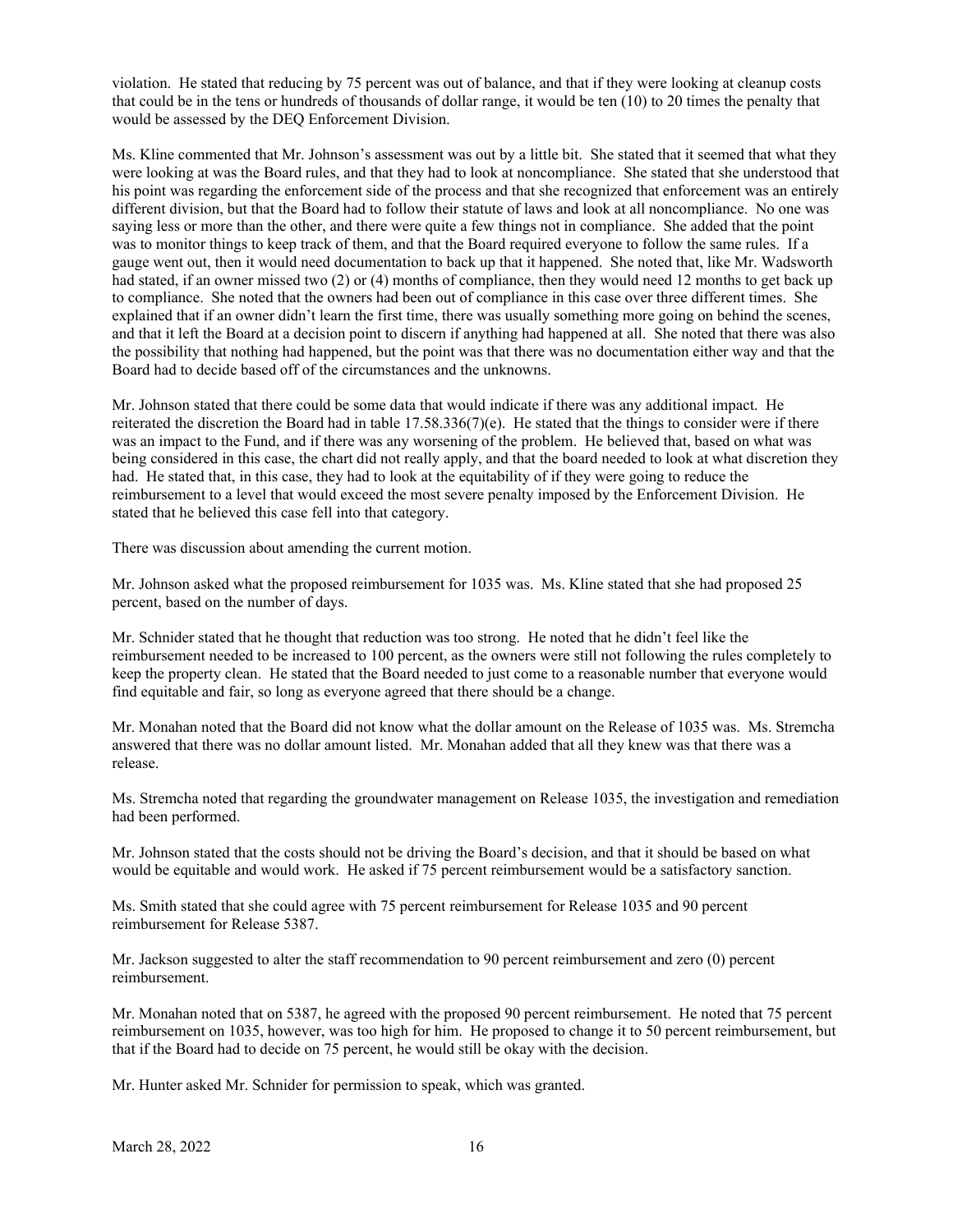Mr. Hunter commented that, as one of the current owners of the facility, his experience with corporations like Kum & Go was that they would make them sign a document stating that they could not come back at the original owner for any issue. He stated that their Phase I and Phase II had come back clean, and that going back to the original owner was not an option for them. He added that, moving forward, the current owners were under the contract and sale of the station. In order for them to move forward, they would need to have clear, decisive numbers for the next new owner. He stated that he would be more inclined to pay a fine of a known number as opposed to a percentage that they would have to move forward with for the rest of their lives that nobody would have the chance to reconcile on.

Mr. Schnider answered that he appreciated and understood Mr. Hunter's position, but that the problem was that the Board was a reimbursement fund and not a fine, penalty, or punitive type of program. He explained that it would be difficult for the Board to assign a flat amount.

Mr. Schnider asked if the Board had an amendment for the motion, as there would still be a discussion for it at the end.

### **Mr. Johnson moved to amend the 100 percent reimbursement for both releases to 75 percent reimbursement for Release #1035 and 90 percent reimbursement for Release #5387. Mr. Monahan seconded.**

Mr. Gustafson, EnergiSystems, stated that the owners had no control over Release 5387. He explained that they had 90 spill buckets on backorder for many months. Mr. Gustafson added that he believed that the owners were being punished for something that was out of their control.

Mr. Gustafson stated that regarding Release 1035, the owners had performed a Phase I and had done everything in their power to remediate. He stated that they were responsible owners, and that he liked the proposal that gauged the facility's compliance based on the existent reports both before and after the missing ones that showed the facility was compliant. He noted that he was 100 percent in favor of how the Department operated but understood that they saw the installer-removers as an extension of the Department. He added that he was happy that the Department aids and did not police the facilities.

Mr. Schnider stated that for Release 5387, he would support reimbursement of 95 percent or 100 percent. However, he stated that for Release 1035, the violations were too egregious and that there had to be some reductions imposed. He indicated that he would support the currently proposed 75 percent. He encouraged discussion on the recommendations.

Mr. Johnson stated that he agreed with Mr. Schnider in that the situation was out of the owner's control, which satisfied another condition under  $(7)(e)$ . He recognized that there was a building consensus regarding his recommended reimbursements.

### **Mr. Johnson moved to amend his motion to 100 percent reimbursement for Release #5387 and 75 percent reimbursement for Release #1035. Mr. Jackson seconded.**

**Mr. Schnider called for a vote to accept or reject the motion as amended. The motion was approved by roll call vote, with five in favor and one against. Mr. Wilson abstained.** 

## **Eligibility Ratification**

Mr. Wadsworth presented the Board with the applications for eligibility that was tabulated in the Board packet (see, table below). Mr. Wadsworth noted that, from the table, former Poly Conoco and Forsyth Watering Hole had already been discussed in the meeting and proceeded to address the remaining eligibilities in the table. He noted the Rocker former Flying J in Butte, Release 6319, originated from a vehicle and not from the underground storage tanks. Grover's Exxon in Townsend, Release 358, was being denied eligibility because it occurred before the creation of the Fund on April 13, 1989.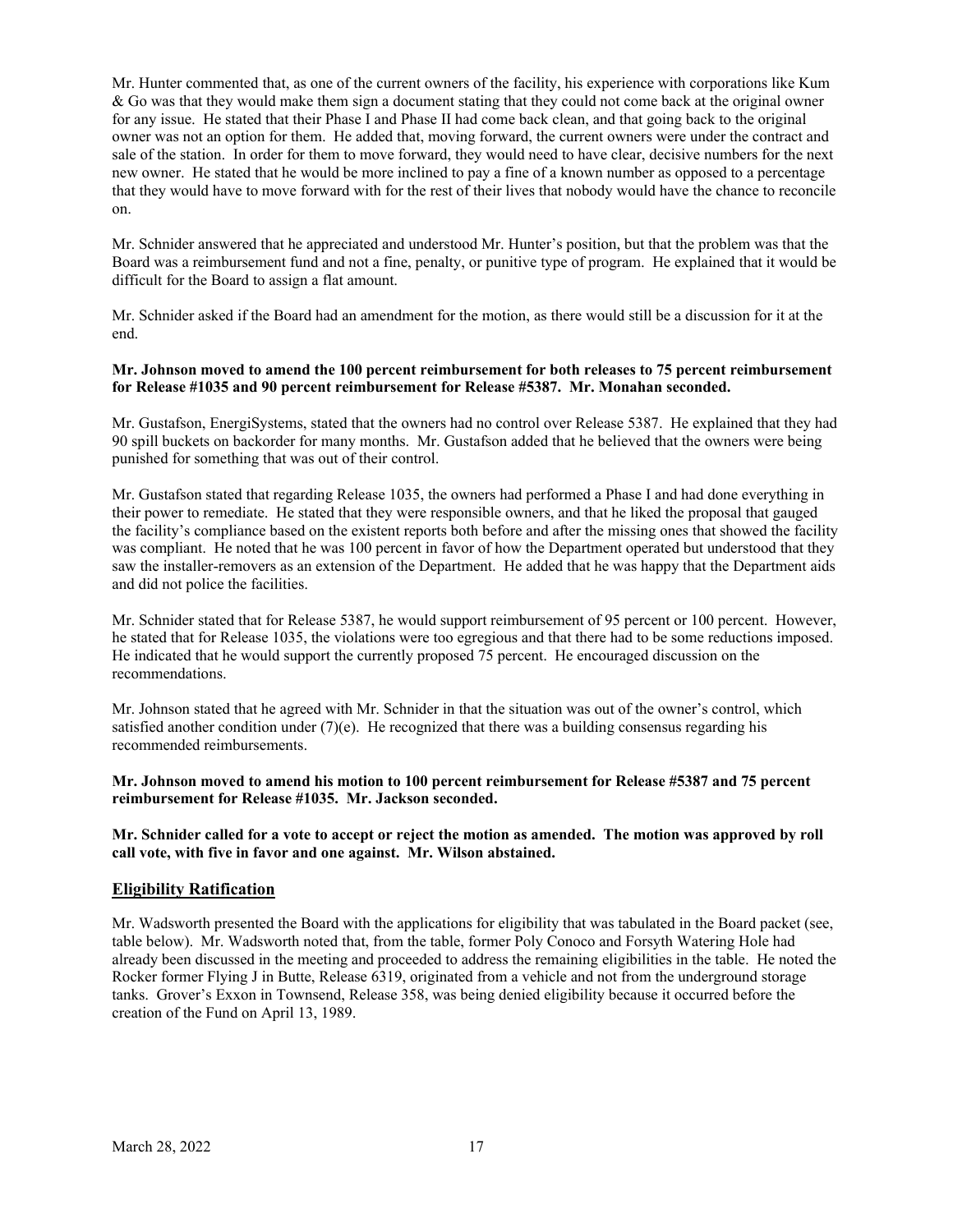| <b>Location</b> | <b>Site Name</b>                   | <b>Facility ID#</b> | DEQ Rel #<br><b>Release Year</b> | <b>Eligibility Determination</b><br><b>Staff Recommendation</b><br>Date                             |  |
|-----------------|------------------------------------|---------------------|----------------------------------|-----------------------------------------------------------------------------------------------------|--|
| <b>Billings</b> | Former Poly Conoco                 | 5604414             | 3060<br>Jun 2021                 | Reviewed 10/29/21.<br>Recommended Ineligible,<br>Granted Eligibility at<br>100% at 3/28/22 Meeting. |  |
| <b>Butte</b>    | Rocker Former Flying J             | 4709893             | 6319<br>Oct 2021                 | Reviewed 2/8/22.<br>Recommended Ineligible.                                                         |  |
| Forsyth         | Forsyth Watering Hole              | 4401244             | 5387<br>Dec 2019                 | Reviewed 2/17/22.<br>Granted Eligibility at<br>100% at 3/28/22 Meeting.                             |  |
| Harlowton       | Ray's Sports and Western           | 5411975             | 6308<br>Aug 2021                 | Reviewed 12/21/21.<br>Recommended Eligible.                                                         |  |
| Ronan           | Dyno-Mart Former<br>Midnite Market | 2405768             | 6301<br>Jul 2021                 | Reviewed 2/12/2022.<br>Recommended Eligible.                                                        |  |
| Townsend        | Grover's Exxon                     | 407957              | 358<br>May 1980                  | Reviewed 12/13/21.<br>Recommended Ineligible.                                                       |  |
| Whitefish       | <b>Stumptown Snowboards</b>        | 0032473             | 6302<br>Jul 2021                 | Reviewed 3/15/22.<br>Recommended Eligible.                                                          |  |

*Mr. Johnson recused himself from voting on any matters associated with RTI and its clients, Yellowstone Soil Treatment and its clients, East Main Plaza Condo Association and Fort Ellis Fire Department. Mr. Wilson recused himself from any matters regarding Parkland U.S.A. and its customers. Mr. Monahan recused himself from voting on any matters that are associated with Hi-Noon Petroleum and its dealer locations. Mr. Jackson and Ms. Kline stated no conflicts of interest.* 

**Mr. Jackson moved to ratify the eligibilities, with the ratified decisions for Releases #3060 and #5387 as decided. Mr. Monahan seconded. The motion was approved unanimously by roll call vote.** 

# **Weekly Reimbursements and Denied Claims**

Mr. Wadsworth presented the summary of weekly claim reimbursements for the weeks of November 3, 2021 through January 5, 2022, and recommended the Board ratify the reimbursement of the 101 claims, which totaled \$1,019,526.50 (see, table below). There were eight (9) denied claims.

| <b>WEEKLY CLAIM REIMBURSEMENTS</b><br>March 28, 2022 BOARD MEETING |                         |                         |  |  |  |  |  |  |
|--------------------------------------------------------------------|-------------------------|-------------------------|--|--|--|--|--|--|
| Week of                                                            | <b>Number of Claims</b> | <b>Funds Reimbursed</b> |  |  |  |  |  |  |
| $1 - 26 - 22$                                                      | 24                      | \$78,448.08             |  |  |  |  |  |  |
| $2 - 9 - 22$                                                       | 26                      | \$315,950.92            |  |  |  |  |  |  |
| $2 - 16 - 22$                                                      | 30                      | \$93,251.96             |  |  |  |  |  |  |
| $2 - 23 - 22$                                                      | 27                      | \$121,552.25            |  |  |  |  |  |  |
| $3 - 2 - 22$                                                       | 25                      | \$190,032.82            |  |  |  |  |  |  |
| <b>Total</b>                                                       | 132                     | \$799,236.03            |  |  |  |  |  |  |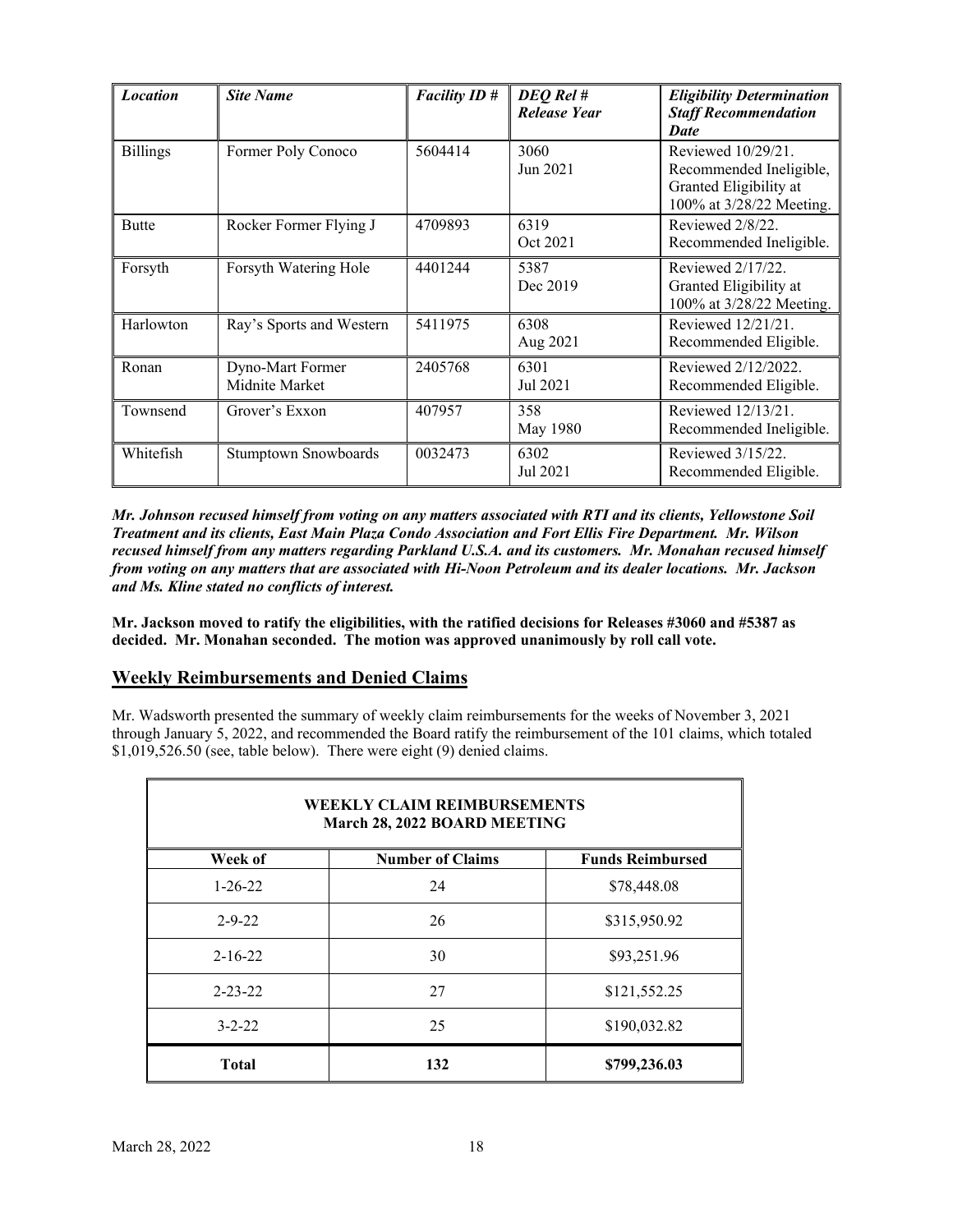Claim **#20210910A** (Release #471) and Claim **#20210910B** (Release 5247) were denied because the task budget was exhausted; Claim **#2020104Q** (Release #471) and Claim **#2020104P** (Release 5247) were denied because the project management activities were implemented prior to Department approval of the work plan; Claim **#20211115F** (Release 6241), Claim **#20220106A** (Release 4367), and Claim **#20211217A** (Release 5388) were denied because the invoices associated with those claims had been previously claimed on Claim #20210719I, #20211103C, and 20210301A, respectively. Claim **#20211013C\_CA**, Release #6254 was denied because the charges were incurred prior to the release discovery date.

*Mr. Johnson recused himself from voting on any matters associated with RTI and its clients, Yellowstone Soil Treatment and its clients, East Main Plaza Condo Association and Fort Ellis Fire Department. Mr. Wilson recused himself from any matters regarding Parkland U.S.A. and its customers. Mr. Monahan recused himself from voting on any matters that are associated with Hi-Noon Petroleum and its dealer locations. Mr. Jackson and Ms. Kline stated no conflicts of interest.* 

**Ms. Smith moved to accept the weekly and denied claims as presented. Mr. Monahan seconded. The motion was unanimously approved by voice vote.** 

### **Approval of claims over \$25,000**

| <b>Facility Name</b><br>Location        | <b>Facility-</b><br>Release<br>ID# | Claim#    | <b>Claimed</b><br>Amount | <b>Adjustments</b> | <b>Penalty</b> | Co-pay   | **Estimated<br>Reimbursement |
|-----------------------------------------|------------------------------------|-----------|--------------------------|--------------------|----------------|----------|------------------------------|
| <b>Gust Hauf Restaurant</b><br>Glendive | 9995083<br>4702                    | 20211105B | \$43,134.30              | \$63.58            | $-0-$          | \$17,500 | \$25,570.72                  |
| Realty One<br>Glendive                  | 1113942<br>3767                    | 20211118G | \$27,469.31              | \$1,812.90         | $-0-$          | $-0-$    | \$25,656.41                  |
| <b>Total</b>                            |                                    |           | \$70,603.61              | \$1,876.48         |                |          | \$51,227.13                  |

Mr. Wadsworth presented the claims over \$25,000 from the table below.

\* In accordance with Board delegation of authority to the Executive Director signed on December 8, 2003, the Board staff will review the claims for the Board. If the dollar amount of the claim is \$25,000.00 or greater, the claim must be approved and ratified by the Board at a regularly scheduled meeting before reimbursement can be made.

\*\*In the event that other non-Board claims are paid in the period between preparation for this Board meeting and payment of the claim listed above, the amount of co-payment remaining may differ from that projected at this time, which may change the estimated reimbursement.

*Mr. Johnson recused himself from voting on any matters associated with RTI and its clients, Yellowstone Soil Treatment and its clients, East Main Plaza Condo Association and Fort Ellis Fire Department. Mr. Wilson recused himself from any matters regarding Parkland U.S.A. and its customers. Mr. Monahan recused himself from voting on any matters that are associated with Hi-Noon Petroleum and its dealer locations. Mr. Jackson and Ms. Kline stated no conflicts of interest.* 

**Mr. Monahan moved to ratify the claims over \$25,000 as presented by Mr. Wadsworth. Ms. Kline seconded. The motion was approved unanimously by roll call vote.** 

Mr. Johnson asked Mr. Wadsworth for an explanation on the adjustments. Mr. Wadsworth noted that for Claim #20211105B there was an adjustment for meals that exceeded the standard rate. He added that for Claim #20211118G well installation oversight and soil vapor were reduced to the approved level of professional. There was also a reduction for non-receipt able lodging, and a reduction related to groundwater monitoring costs that exceeded the standard rate.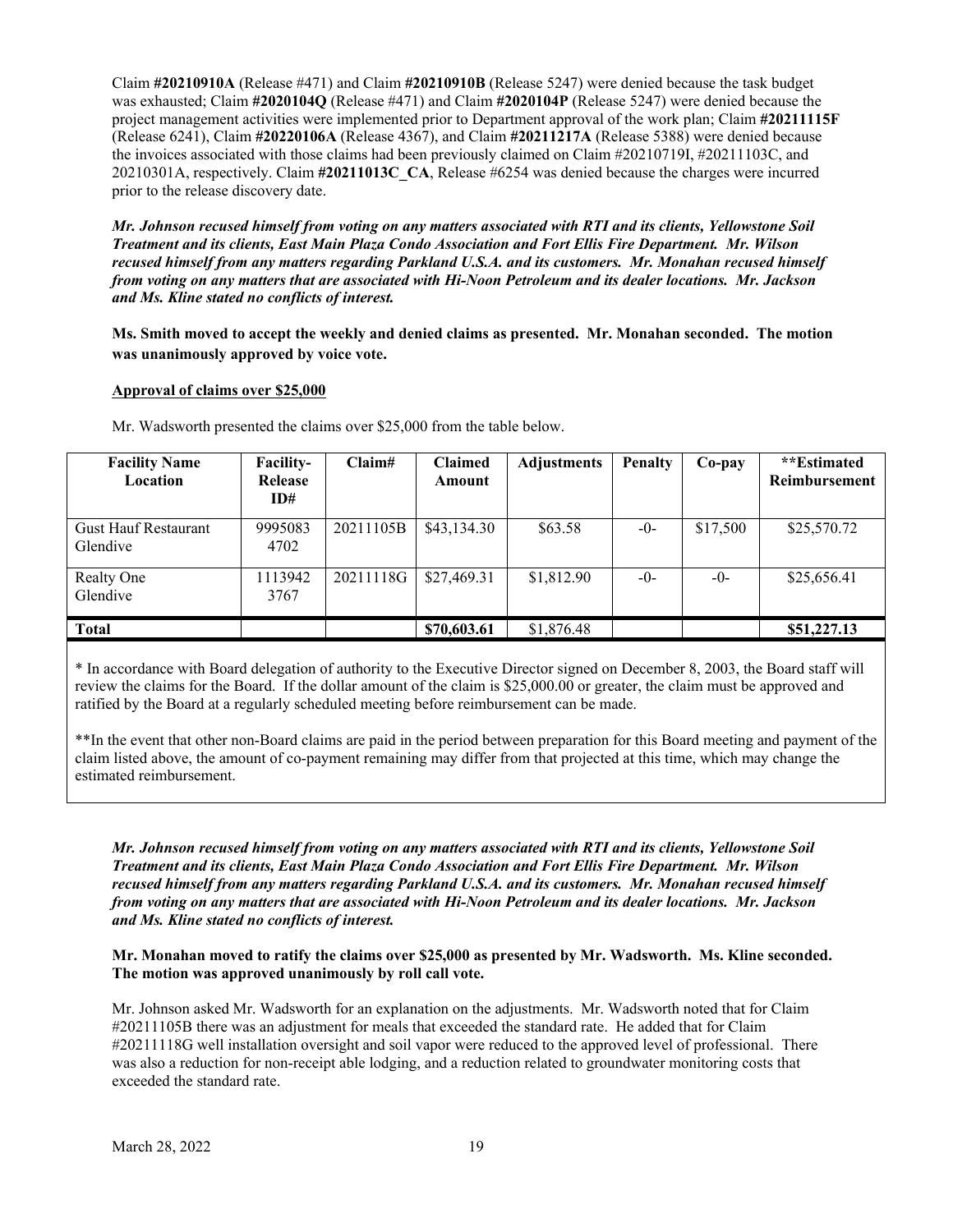Mr. Johnson asked if the well installation had been billed at a higher level than the accepted rate. Mr. Wadsworth answered that it did involve the wrong level of professional performing the oversight on the drill rig.

# **Discussion Items**

#### Statistical Calculation of Standard Costs, presented by Terry Wadsworth

Mr. Wadsworth discussed with the Board the statistical calculation of standard costs, as required by Board rule. He stated his intent was to explain how the rule that the Board promulgated fit with the statistical analysis and what that concept looked like in an example.

Mr. Wadsworth explained that with a statistical analysis, there would be a few steps in the analysis process. The first was to know what questions to ask. The second was to collect data. The third was to clean the data. The fourth was to conduct the statistical analysis of the data. The fifth and final step was to interpret the results of the data. He noted that many of these steps were made easier for (?) the Board staff because the steps were dictated by the rule that was promulgated by the Board.

Mr. Wadsworth proceeded to explain the first step in the process, the question that was being asked by this analysis. Generally, one would have to take time to think about a specific business problem that one would want to address or consider and formulate a hypothesis from that, which could then be solved by the data. From there, one would create a set of measurable, clear, and concise questions that would help answer the hypothesis.

Mr. Wadsworth noted that for the Petro Fund staff, the objective, hypothesis, questions, measures, and the like, were all stipulated by ARM §17.58.341. In this rule were two pertinent sections. One was that the Board staff was required to calculate the reasonable costs for labor and equipment codes, and standard plans, reports, and remediation tasks once a year from the requested costs received from companies in a quantity sufficient for a meaningful statistical analysis. The second was that the calculation needed to use specific data and needed to be derived using the mean plus the standard deviation, to not exceed ten (10) percent of the mean. He explained that the question being asked by the analysis could be answered for the Petro Board staff because they were already told what to do by the rule.

Mr. Wadsworth stated that the question his example would answer was: *What was a reasonable cost to pay for 14 ounces of cold, fountain-derived soda in Helena, Montana*? He stated that he was going to use the Board's method, outlined in the rules, to come up with the reasonable cost. He explained that this question differed from asking, what was the cheapest or average cost of soda in town.

Mr. Wadsworth acknowledged that, in his example, he deliberately did not narrow his goal down as far as it could have been. He stated that he made his goal more general so that the Board could discuss how the goal could be narrowed and how a statistical analysis would require one to narrow the questions. In reference to a picture of different sodas, he asked the Board to determine what in the picture was inconsistent with the stipulated question.

An unidentified speaker noted that there were several kinds of soda and that based on the objective, they could identify two problems with the sodas contained in the image. Some of the sodas that were depicted were not all the same size, and that they were not all obtained from a soda fountain. Mr. Wadsworth confirmed that the speaker's observations were correct. He also explained that he could have limited the analysis to Coca-Cola only, but that he did not since it was important to recognize that cost didn't vary by type.

Mr. Johnson commented that another issue was that there was no way to know if it was just soda in the cups. Mr. Wadsworth responded that, yes, one would have to assume, at face value when looking at the report, that there was indeed something in the cup and that it was soda. He added that this was showing how the questions being asked play into the objective of the analysis.

Mr. Wadsworth proceeded to address the step of data collection. He noted that now that the analysis had a solid question to answer, it was time to define the data needed to answer it. He explained that, as a starting point, one would need to determine if the data was readily available and ask if one had all the data needed, if it would be difficult to obtain all of the data, or if there was data that was needed that couldn't be acquired. If there was unobtainable data, then one would need to run an experiment or conduct a different survey. Either way, the end goal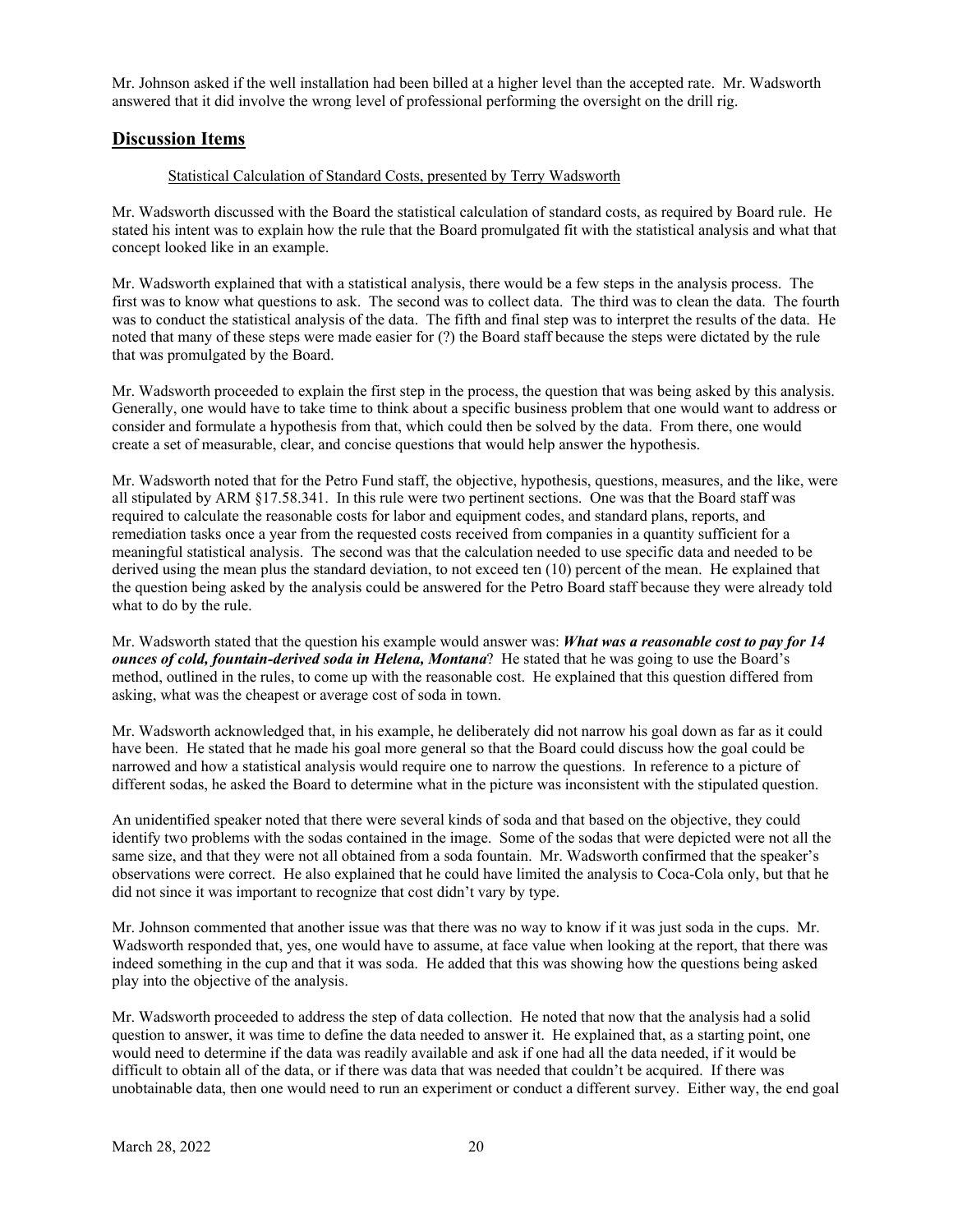of the data collection step was to ensure that there was a complete 360-degree view of the problem that needed to be assessed.

Mr. Wadsworth noted that, for the Board staff, the data collected and used was stipulated by rule. He stated that, in his example, he did not have all the time and resources to obtain all the soda data in Helena, Montana. Because of this, he would only use data that was easy to obtain. He recognized that by only using easily available data, he had introduced a bias into his results.

Mr. Wadsworth asked, based on the information provided in the example, what was the cheapest 14-ounce soda a person could buy. An unidentified speaker noted that the cheapest soda was 99 cents. Mr. Wadsworth noted that the C-Store where this soda had been obtained allowed customers to buy any size of soda for 99 cents. He noted that this detail would become important later.

Mr. Wadsworth asked what soda was the most expensive based on the data. An unidentified speaker answered that it was the soda from a five Star restaurant. Mr. Wadsworth explained that, in order to obtain 14 ounces of soda from the restaurant, one would have to purchase three (3) sodas. This was because, at the restaurant there were no free refills. He explained that to obtain 14 ounces of soda might depend on whether or not there was a large soda available for purchase and whether the largest soda was available at a discounted rate.

Mr. Wadsworth proceeded to discuss the data cleaning step of the analysis. He explained that at this stage in the analysis, it was not yet time to run the statistics. Raw data was seldom usable in its initial form, and was susceptible to flaws such as missing values, typos, improper classification, and more. He noted that Board staff, who handled the statistics for the Petro Fund, often had to clean data to ensure that it was usable, because the data obtained would often contain errors. He explained that while seemingly minor, flawed data could be deleterious in how it skews the data.

Mr. Wadsworth explained that data cleaning was the process in which the Board staff would take time to improve the data and ensure that it was accurate. It consisted of amending and removing incorrect information as well as checking for incompleteness and inconsistencies. Mr. Wadsworth noted that the example data that had already been cleaned.

Mr. Wadsworth proceeded to explain the step of data analysis. Once data had been gathered, cleaned, and organized, it could be analyzed to gain insight from it. Data analysis looked for hidden patterns and relationships to find insight and predictions. He noted that, at this stage, one may have to go back to alter the initial question asked, and that there was an instance of this hidden in the related materials in the example.

Mr. Wadsworth noted how the Board staff's analysis was stipulated by rule, and that the rule required computation of a range of allowed costs that would be the mean rate of each category plus the standard deviation, which could not exceed ten (10) percent of the mean. Given this requirement, the staff was already told what to look for in the analysis.

Mr. Wadsworth called their attention to the collected data that had been provided in the example and asked the board if they saw a pattern in the example data provided. He asked if the distribution of statistics looked normal.

Mr. Wadsworth noted that the data exhibited three (3) different sets. The first group of data focused on soda that was obtained from convenience stores, which were noted in the data as "C-stores." The other groups of data focused on soda obtained from fast food establishments and soda obtained from restaurants. He noted that the restaurant group generally contained higher costs on soda, while the soda obtained from convenience stores featured lower costs. He added that almost all the convenience store sodas cost 99 cents, which was the minimum cost.

Mr. Wadsworth explained that part of the problem with the data was that he had not taken as many data samples from restaurants, as it was more difficult to obtain soda from every restaurant in town. By contrast, it was much easier to obtain soda from drive-throughs and convenience stores. He explained that he had charted four groups: one for soda from convenience stores, one from drive-throughs, one from restaurants, and one that combined data from all of the three sources. He noted that the histogram for the fast food exhibited a normal distribution, and that this played an important role. This was also a larger pool of data.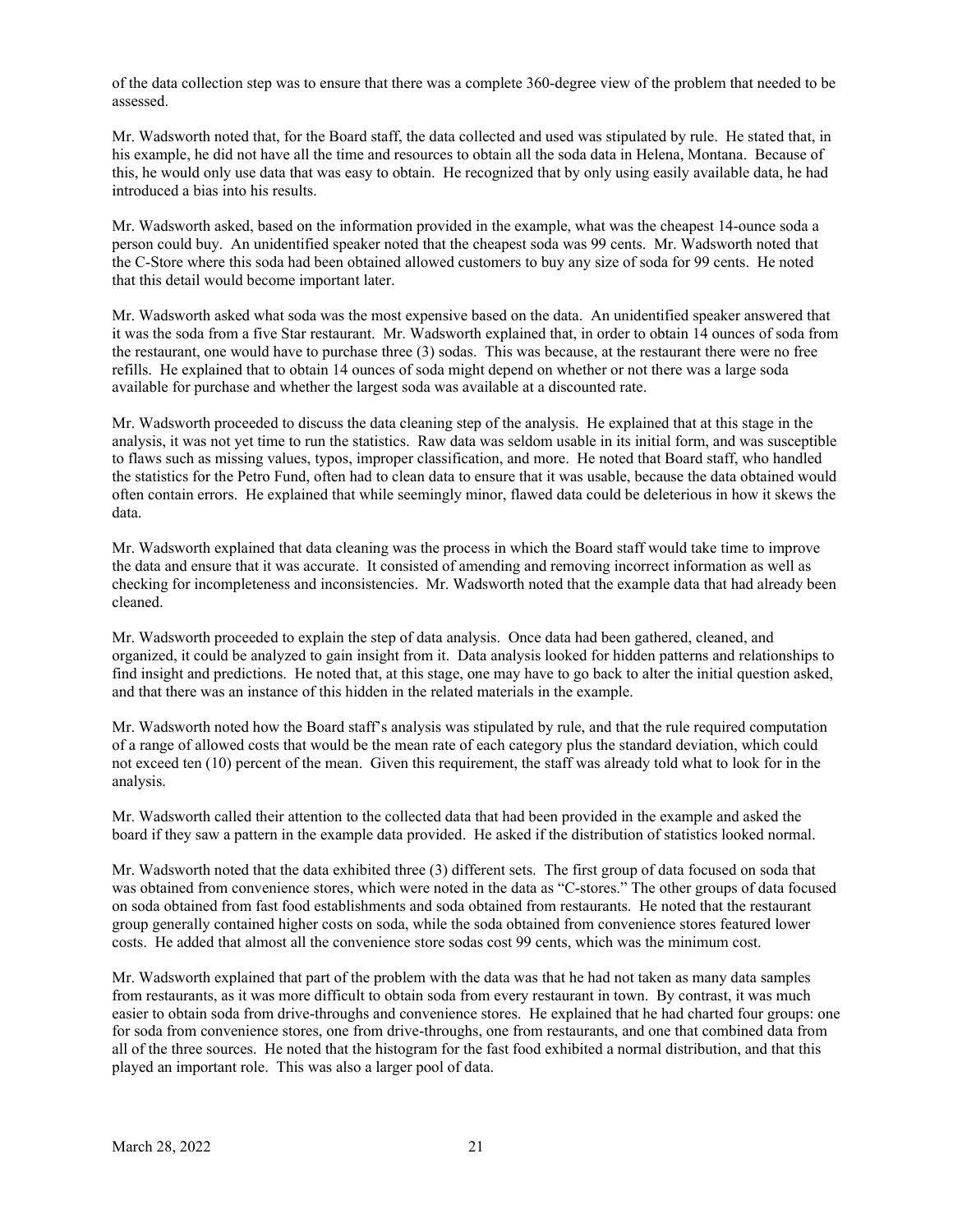Mr. Wadsworth explained that the goal from this analysis was to glean what was there and determine what did not fit with the data groups. He noted that he had made a diagram where all of the sodas were put together regardless of source because the question being asked only specified 14-ounce of fountain-derived soda.

Mr. Wadsworth proceeded to discuss the statistics' standard deviation from the convenience store data, which was small. He explained that this was because almost every sample except for one in this category had cost \$1. He further explained that standard deviation plays a role in the normal distribution function. He also noted that, per ARM §17.58.341, the standard deviation could not exceed ten (10) percent. For the convenience store data, the standard deviation did not exceed this rule. The standard deviation was one cent, and the rule could have been satisfied with a standard deviation of almost 10 cents.

Mr. Wadsworth proceeded to discuss the standard deviation of the fast-food data, and that it had the best "normal distribution" of all the data. He also noted how its standard deviation did not deviate by more than ten (10) percent of the mean and was thus compliant with the Board rule. He explained how for this category of soda the allowed costs would consist of the calculated mean plus the standard deviation of the data set.

Mr. Wadsworth noted that although the example exhibits how the allowed costs are calculated, the staff also compare the results with other information. During the annual calculation of rates, the Board staff would look at last year's statistical analysis, linear regressions of the allowed rates, the consumer price index, the current equipment rental market, as well as what other Northwest states had seen. This allows Board staff to compare against the current data analysis and see if the numbers reported were realistic.

Mr. Wadsworth returned to his example calling out the aspect of a large size soda being available for purchase at a discounted rate. The price per ounce of soda goes down as the customer buys a larger soda. Changing from 14 ounces to something larger changes the data but may not change the resulting allowed rate. He explained that this phenomenon occurs with the data the Board staff analyze annually.

Mr. Wadsworth used the example of 12/2 Electrical Wire with Ground, which has a variable cost per foot to describe the concept. The product can be purchased in 15-foot to 1,000-foot rolls, and its cost vary among vendors. He also indicated that not all vendors offer large quantities of the wire, and that the price per foot depended on the volume purchased. He stated that he was using this example so that he could discuss the relationship of the data that is statistically analyzed with the costs of the raw materials. He noted that the Board rule is not concerned with the categories or availability of the categories. The Board staff assess this category of items based on cost per foot. The price per foot of 12/2 Electrical Wire with Ground ranged from 23 cents per foot to \$2.13 per foot. The rule doesn't have the staff look at how the product can be purchased but rather what data is submitted.

Mr. Wadsworth expanded on the example of wire roll prices to explain how buying methods affected data submitted on cleanup plans. For example, prices of 250-foot rolls of wire have a very low standard deviation. However, 15 foot rolls, which are sold by a larger number of vendors, have a harder time competing because their product has a higher price per foot as well as a higher standard deviation. Those organizations that purchase wire on 1,000-foot rolls have an easier time competing. If a data set consisted of 20 consultants that purchased a 250-foot roll of wire from a home improvement box store, 20 consultants that purchased a 250-foot roll from a different home improvement box store, another ten (10) consultants that purchased a 250-foot roll from a local home improvement store, and another group of less than ten that purchased from any other category or vender, the data would skew towards the price of a 250-foot roll from a home improvement box store, and depending on where the others purchased their wire they could be an outliers that are found to be too expensive. Consultants who buy the larger, 500-foot rolls may fall within the allowed rates, however consultants who buy the smaller, 25-foot rolls are likely going to fall outside the allowed range. He explained that this was why the rule was in place, it helps reduce the standard deviation and encourage consistency in pricing or purchasing habits.

Mr. Wadsworth explained that this concept could be applied to a variety of goods and services. He explained that this was why he chose to use soda as an example, it was something that was easily available, was easy to understand and could show the process that is used by Board staff on the categories of goods and services submitted to the program.

Mr. Monahan asked if the main idea of the presentation was to show how to determine if a contractor fell out of the amount of funding authorized or approved by the statistical method. Mr. Wadsworth confirmed that was the idea, and that the statistical method used by the Board staff was guided by the rule.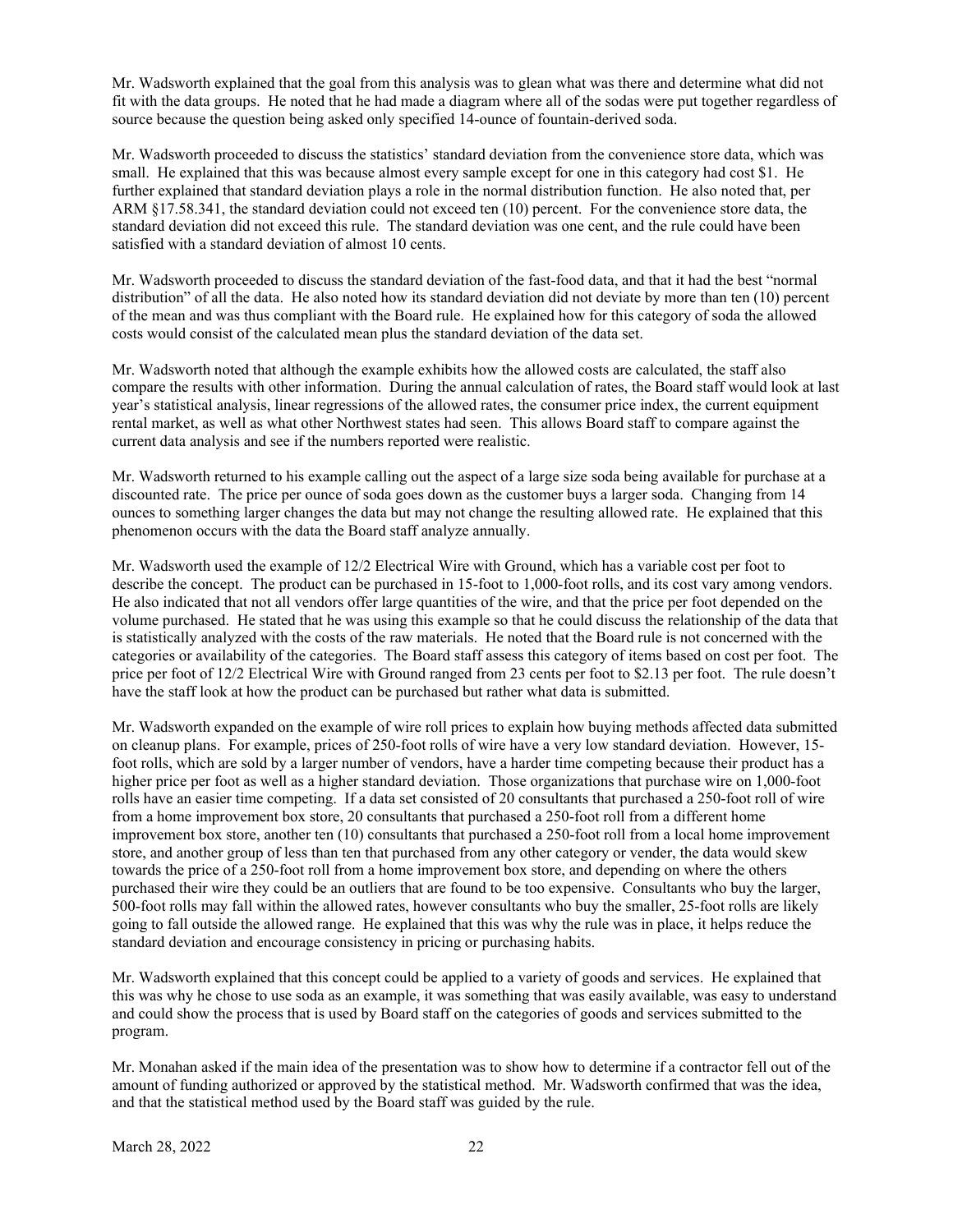Mr. Monahan asked if a contractor would know what tasks were completed by who and whether the contractor would know if it was by a \$17 per hour worker versus a \$25 per hour worker and so on. Mr. Wadsworth confirmed that who was to do the work should be known and that information was available on the Board's website.

Mr. Johnson added that subcontractor costs were generally bid out competitively with three competitive bids. He also noted that, with the soda analogy, there were a few fundamental assumptions needed to apply it to consulting. He noted that there would be discrepancies in the cup of soda depending on where it was obtained from. A restaurant brought the soda in a glass to the customer's table, fast food brought it to the car window in a paper cup, and convenience stores were more of a do-it-yourself operation where the customer directly took the cup and filled it. There would also be deviation that would result from the soda coming from each dispenser having more or less syrup concentration depending on the machine. He noted that, like consultants, the quality of the services offered could differ. He noted that this could be a pitfall when constructing such analyses.

Mr. Wadsworth explained that such deviations were why he had indicated at the beginning that there would be a bias introduced to the data, since he couldn't visit every restaurant in town. He asked that if the objective of the analysis was to obtain 14 ounces of soda per sample regardless of where the sample was obtained, then is the category of where the sample was obtained something worthy of including or not including in the analysis? He stated that he was unsure if adding ten (10) more restaurant samples to the data would have changed the calculated allowed rate.

Mr. Johnson stated that he believed there should have been more consideration for the quality or how it was delivered, and that the same idea applied to consulting and contracting. He added that it was the responsible party's prerogative to want to work with a specific consultant, and that this could segue into the audit issues about soliciting bids for consulting services. He stated that the data needed to be looked at again in this regard before being put through the machine.

# **Board Attorney Report**

Ms. Brown presented the Board Attorney Report as of January 12, 2022, as shown below.

- **Active Cases** 
	- o *Cascade Co v. PTRCB:* Cascade County submitted its opening brief on March 10, 2022; PTRCB's response brief is due 30 days after, on April 11, 2022.

Ms. Brown provided the background for the Cascade County case. She stated that Cascade County had submitted its opening brief on March 10, 2022. Before then, she had filed a notice of substitution, so she was now officially the counsel of record for the case. The response brief was due 30 days after she filed, on April 11, 2022. She did not receive a 30-day extension on it, but she had asked for one unopposed and believed that the court would grant her request. This would move the deadline back to May 11. She explained that this happened after the meeting agenda was put together.

# **Fiscal Report**

Mr. Wadsworth presented the Fiscal Report through February 2022, FY22 to the Board. The revenue estimate projected \$8 million. He noted that he was still predicting \$8 million because he did not have a better number at the time, but noted that because of the change in fuel costs, there was the possibility that receipts could be below \$8 million.

Mr. Schnider asked about the burn rate on the \$8 million, as he noted that they could end up with \$8 million for work on average where they had been running through the funds. Mr. Wadsworth noted that regular claim payment estimates were in the \$4 million range. With regards to expenditures, he explained that they were expected to be \$0.6 million in Board expenditures and \$1.5 million in DEQ expenditures. He noted that there would not be the \$1 million on contracted services.

Mr. Johnson said he understood and that it meant there was a need to keep the jobs coming. Mr. Wadsworth agreed with his assessment.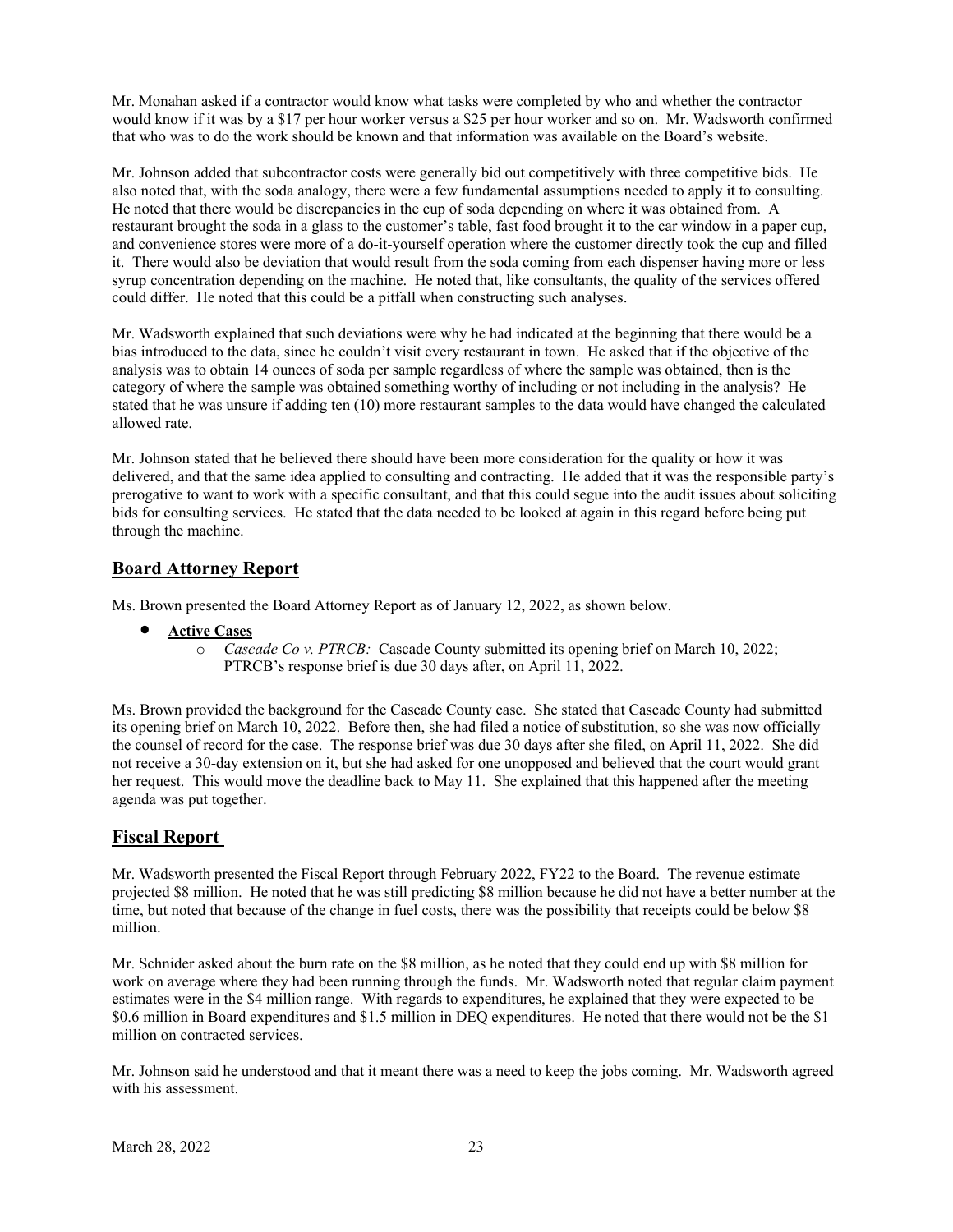Ms. Smith asked what the miscellaneous revenue from January and February of 2022 for \$500 and \$2,500 respectively was. Mr. Wadsworth said he was unsure of the answer to her question and would have to look at it and get back to her. It was later determined to be an influx of cash from stakeholders who were contributing to the expenses of a cosponsored conference.

Mr. Monahan asked if the report meant that they had a balance of \$2 million in the account at the end of February, and if Mr. Wadsworth meant that he was projecting they would bring in \$2 million above what they were putting into cleanup projects. Mr. Wadsworth answered that it meant that if they didn't increase the amount of expenses on things like work plans, they would end up with an additional \$2 million in the bank from that fiscal year. He stated that he believed that revenue would not be far off from the projected \$8 million, but it could be closer to \$7.5 million, leaving around \$1.5 added to existing funds if additional work did not come in.

# **Board Staff Report**

Mr. Wadsworth presented the Board staff report. He explained that a number of eligibilities have been addressed by the Board. He noted that in April 2020 and between April and June 2021 the Board did not receive any eligibility applications, which was uncommon, and was likely due to delayed requests due to COVID.

Mr. Schnider asked Mr. Johnson if he had seen a slowdown in work plan requests during that time on his side of the business. Mr. Johnson confirmed that was the case. He added that they had just obtained many work plans, and that, conversely, it had taken them usually three months to get reimbursement back.

Mr. Wadsworth stated that the graph related to people who had applied for assistance was showing fewer applications. He asked Mr. Johnson if he had seen a decrease in releases being discovered. Mr. Johnson stated that yes, there had been a decrease over the years. He said that recently, there had been some because of construction starting, but that he expected many of those releases did not make it on the list because they were resolved before they even needed to apply. He noted that, overall, the facilities had seen a decrease.

# **Petroleum Tank Cleanup Section (PTCS) Report**

Ms. Stremcha presented an update to the Board on the Corrective Action Plan from the recent Audit (Audit 20-P01). This update was to report on Corrective Action Plan Progress. The combined PTRCB and DEQ CAP was submitted to the Legislative Audit Committee by November 20, 2022. The following progress on the CAP has been made:

#### Audit Recommendation 1)

We recommend the Petroleum Tank Release Compensation Board work with Department of Environmental Quality to collaborate during corrective action plan development to verify eligibility, assure fund availability, and provide any other relevant input for consideration prior to final plan approval by the department.

Under Recommendation 1) DEQ fulfilled its CAP by meeting with PTRCB staff during November and December 2021 to discuss regulatory reform and the process to verify eligibility, assure fund availability and provide other relevant input. DEQ and the Board staff are unclear what "other relevant input" refers to and disagree on what "relevant input" is but will continue to have these discussions. DEQ believes relevant input will be further clarified by addressing Audit finding number 2 and will keep the Board and Board staff informed.

### Audit Recommendation 3)

We recommend the Petroleum Tank Release Compensation Board work with the Department of Environmental Quality to develop a process, seeking legislation, if necessary, whereby remediation projects are competitively bid to bring releases to closure, in accordance with existing state procurement laws.

### Audit Recommendation 4)

We recommend the Petroleum Tank Release Compensation Board work with the Department of Environmental Quality to seek legislation that prepares the fund for the eventual closure of all historic underground storage tank release in Montana.

March 28, 2022 24